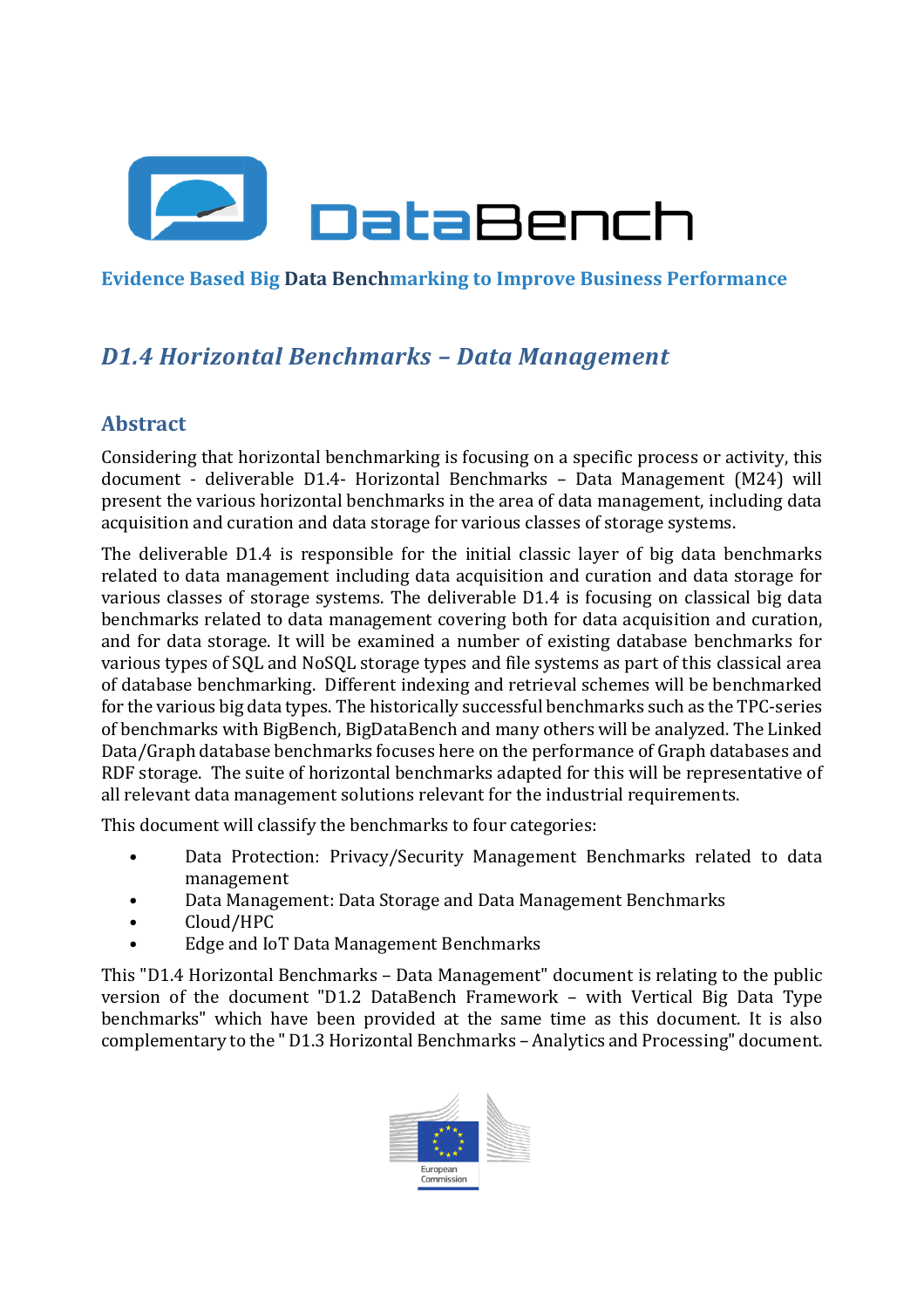| Deliverable D1.4           | DataBench Horizontal Benchmarks - Data Management     |
|----------------------------|-------------------------------------------------------|
| Work package               | WP1                                                   |
| <b>Task</b>                | 1.4                                                   |
| Due date                   | 31/12/2019                                            |
| <b>Submission date</b>     | 17/01/2020                                            |
| Deliverable lead           | <b>ATOS</b>                                           |
| <b>Version</b>             | 1.1                                                   |
| <b>Dissemination level</b> | Public                                                |
| <b>Authors</b>             | ATOS (Tomás Pariente, Iván Martínez and Ricardo Ruiz) |
|                            | SINTEF (Arne Berre, Bushra Nazir)                     |
|                            | GUF (Todor Ivanov, Timo Eichhorn)                     |
|                            | JSI (Marko Grobelnik)                                 |
| <b>Reviewers</b>           | Gabriella Cattaneo, David Wells                       |

# **Keywords**

Benchmarking, big data, big data technologies, BDVA Reference Model, Horizontal benchmarks, architecture, performance metrics, data management.

### **Disclaimer**

This document reflects the authors view only. The European Commission is not responsible for any use that may be made of the information this document contains.

### **Copyright Notice**

Copyright belongs to the authors of this document. Use of any materials from this document should be referenced and is at the user's own risk.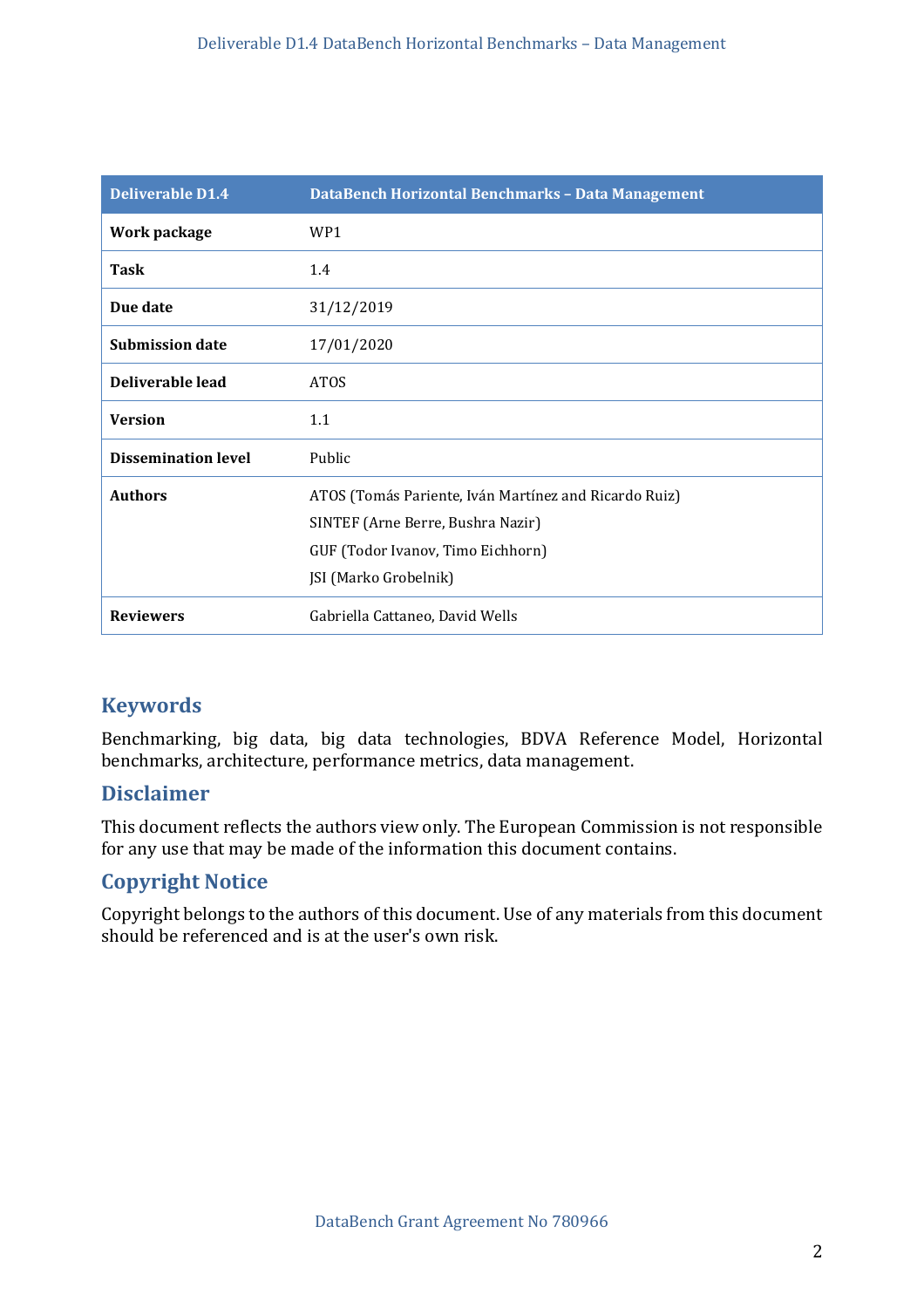# **Table of Contents**

# **Table of Figures**

|--|

# **Table of Tables**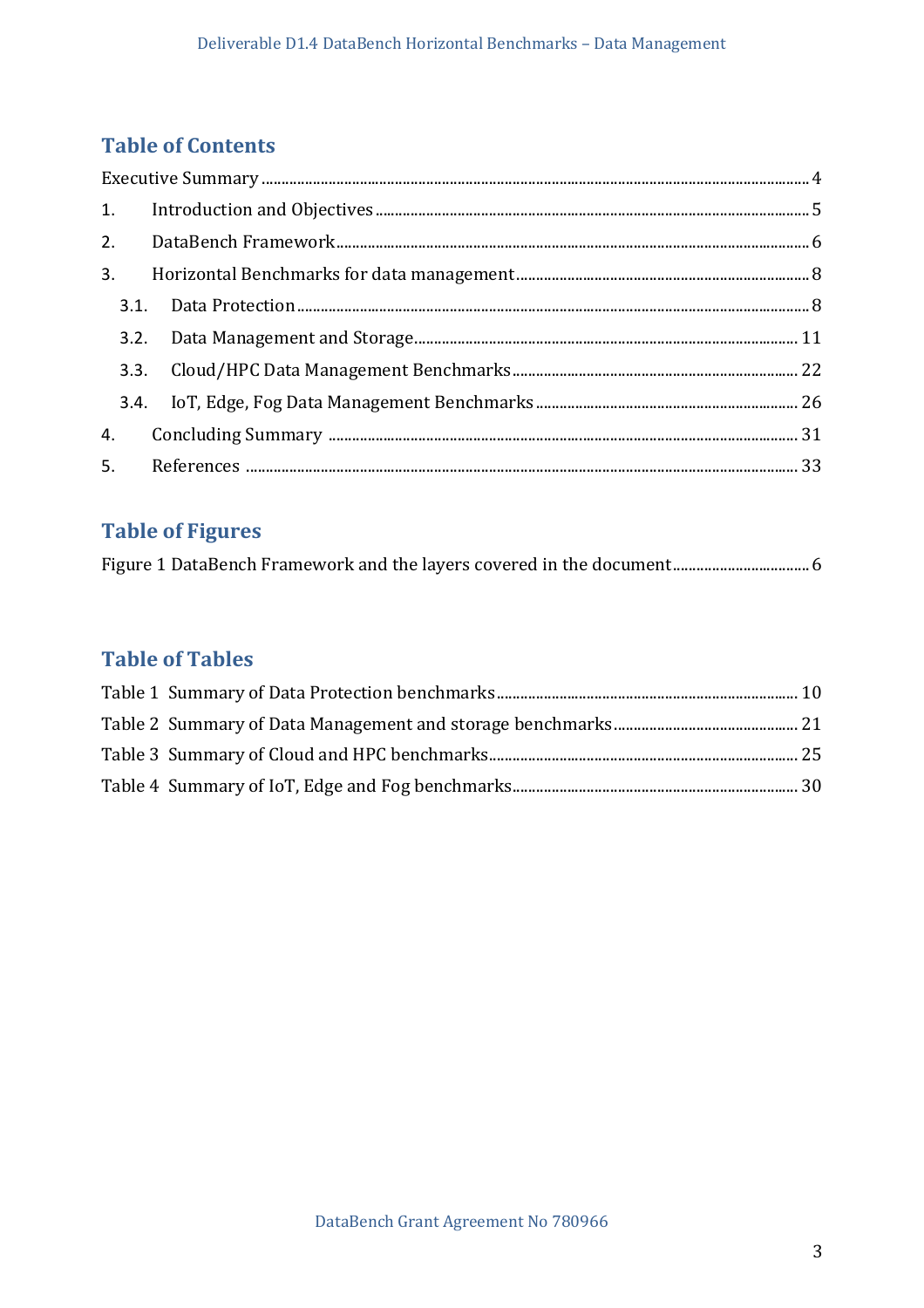# <span id="page-3-0"></span>**Executive Summary**

The goal of this document - deliverable D1.4 - Horizontal Benchmarks – Data Management (M24) is to classify and give details about various horizontal benchmarks in the areas of data management (including data acquisition and curation and data storage for various classes of storage systems), Data Protection (benchmarks about privacy and security in relation to data management), and Cloud/HPC/Edge and IoT Data Management Benchmarks.

The area of data management and storage is one of the classical layers of big data benchmarks. It covers benchmarks for data acquisition and curation and for data storage and includes many of existing database benchmarks for various types of SQL and NoSQL storage types and file systems. Some of the historical successful benchmarks such as the TPC-series of benchmarks with BigBench and BigDataBench and many others are part of this layers, as well as the Linked Data/Graph database benchmarks that focus on the performance of Graph databases and RDF storage systems. The suite of horizontal benchmarks adapted for this will be representative of all relevant data management solutions relevant for the industrial requirements.

This document refers to the public version of deliverable D1.2, which provides an introduction to the objectives of the Work Package 1 and an extensive catalog of most of the existing benchmarking initiatives and tools. All benchmarks collected in the annexes of D1.2 have been therefore referenced from this document.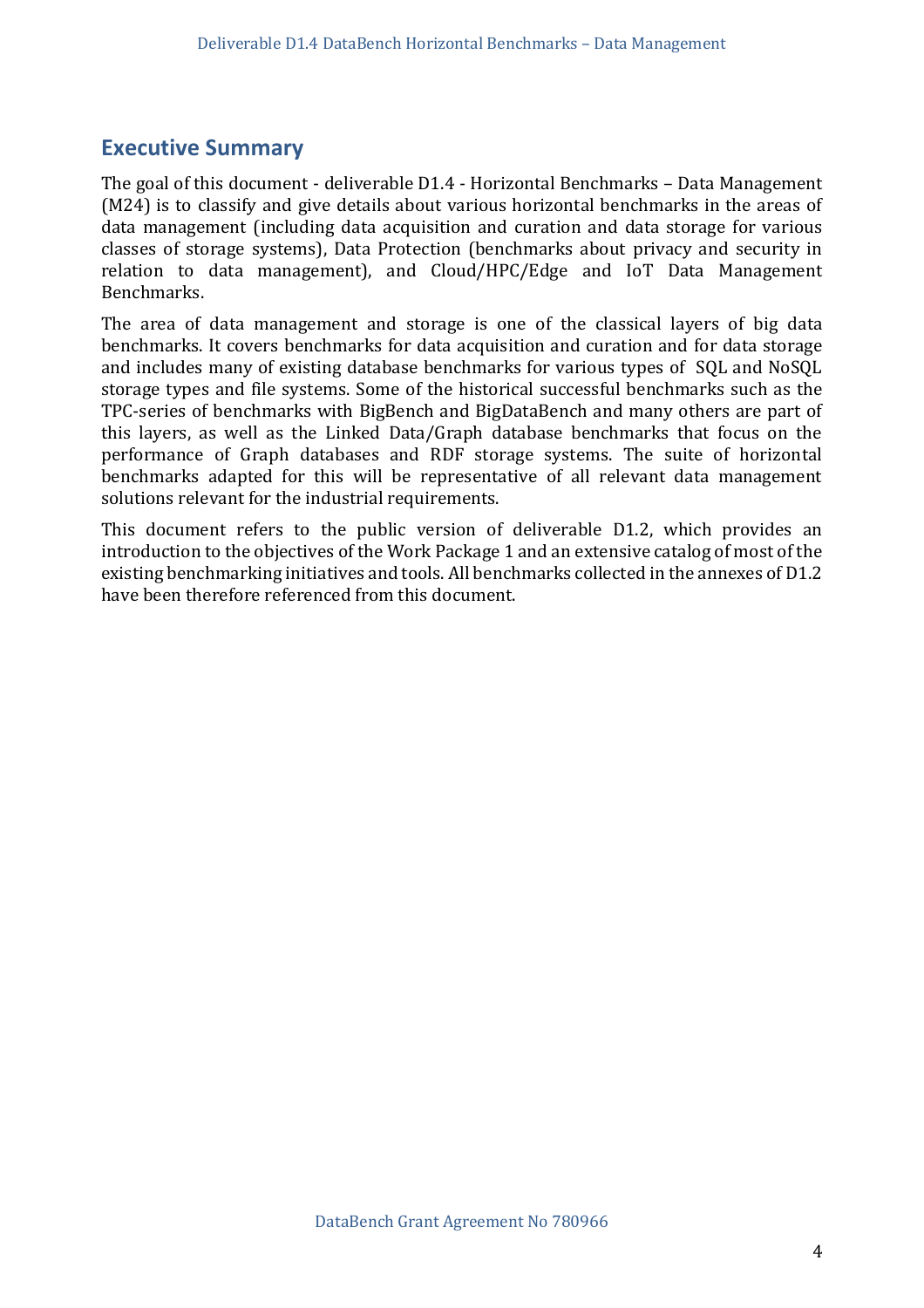### <span id="page-4-0"></span>**1. Introduction and Objectives**

The DataBench Framework is based on a combination of both the vertical and horizontal dimensions of the BDVA Reference Model [3], which includes several horizontal layers out of which the bottom four while the other remaining horizontal layers (data visualization/interaction, analytics and processing) are considered in the parallel deliverable D1.3 [2] sharing the structure and the approach.

This document is therefore viewing and cataloguing benchmarks from the horizontal point of view, focusing on the horizontal layers related to data management. These areas include benchmarks for data acquisition and curation and data storage for various classes of storage systems, for data protection, privacy and security, and Cloud/HPC/Edge/IoT data management.

These areas cover some of the classical big data benchmarks for data acquisition and curation and for data storage and include many of existing database benchmarks for various types of SQL and NoSQL storage types and file systems. Some of the historical successful benchmarks such as the TPC-series of benchmarks with BigBench and BigDataBench and many others are part of this layers, as well as the Linked Data/Graph database benchmarks that focus on the performance of Graph databases and RDF storage systems. The suite of horizontal benchmarks adapted for this will be representative of all relevant data management solutions relevant for the industrial requirements.

This document refers to the public version of deliverable D1.2 [1], which provides an introduction to the objectives of the work package 1 and an extensive catalog of most of the existing benchmarking initiatives and tools. All benchmarks collected in the annexes of D1.2 have been therefore referenced from this document.

The document is structured as follow:

- Section 1 provides the introduction to the deliverable.
- Section 2 summarizes the DataBench Framework and positions the layers that are covered in the document.
- Section 3 describes technical benchmarks as mapped into horizontal benchmark groups, following the horizontal bottom layers of the BDVA Reference Model.
- Section 4 provides the conclusions of the document.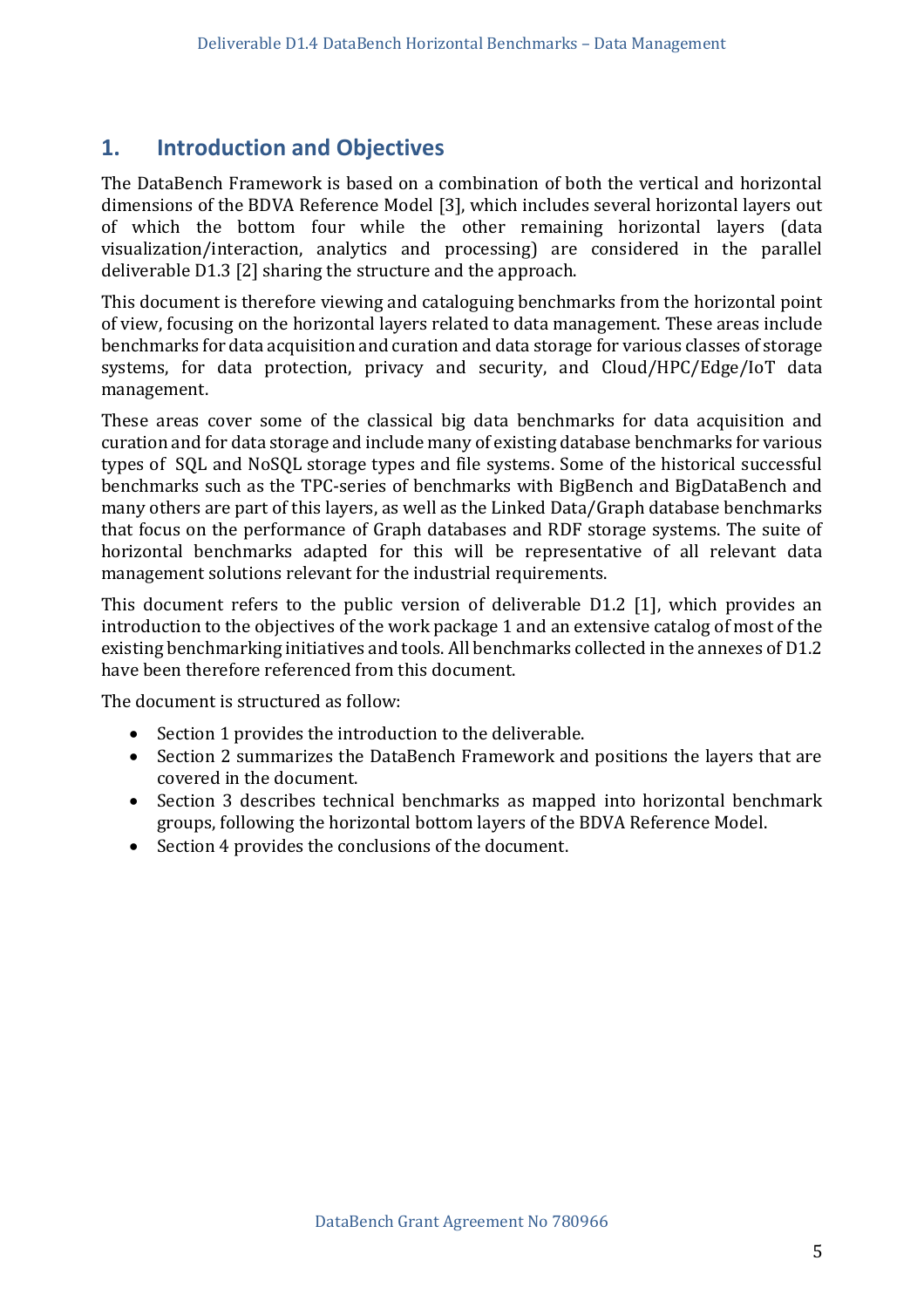# <span id="page-5-0"></span>**2. DataBench Framework**

The DataBench Framework is further described in the DataBench D1.2 document - public version [1].

In this section we categorize the horizontal benchmarks according to different horizontal layers specified in the BDVA reference model (Figure 1). These layers cover specific aspects ranging from infrastructure (benchmarks related to the use of underlying HPC, Cloud, Edge and IoT infrastructures), to aspects of the data value chain (covering aspects related to data management, data processing, analytics and visualization, as well as issues related to data protection). Deliverable D1.3 [2] is covering benchmarks located in the upper horizontal layers, while this document is focusing in the four horizontal bottom layers shown in Figure 1:

- Data Protection: Privacy/Security Management Benchmarks related to Data Management
- Data Management: Data Storage and pure Data Management Benchmarks
- Cloud/HPC Data Management benchmarks
- Edge and IoT Data Management Benchmarks



**Figure 1 DataBench Framework and the layers covered in the document**

<span id="page-5-1"></span>However, we only focus on the most appropriate and relevant benchmarks that meet a set of criteria described below:

- First criterion: they must be publicly available in one of these two formats: source code and / or execution binary.
- Second criterion: they must be updated periodically in terms of error correction, usability improvements and new functional extensions.
- Third criterion: user documentation, installation and use guides must be available that accurately describe how to apply and run the benchmark so that these processes are facilitated to the end user.
- Fourth criterion: the benchmark should be popular among users in terms of reported results, vendor comparisons and scientific papers, which basically suggests that the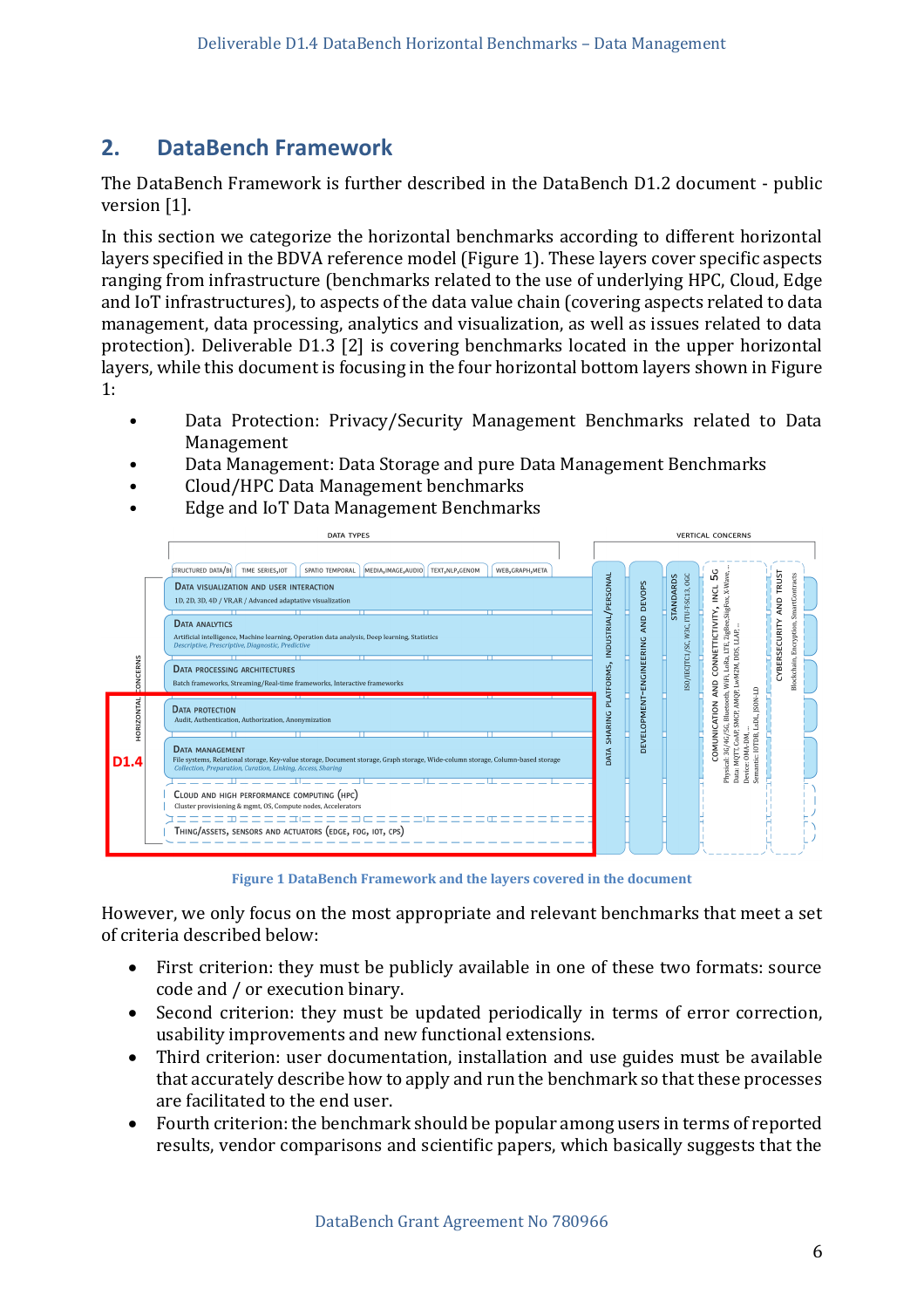benchmark offers a good baseline for comparison and is accepted as a standardized measurement tool.

It is worth mentioning that this document does not contain extensive descriptions of the benchmarks, as most of them have already been described in detail in the annexes of deliverable D1.2. Therefore, **this document provides pointers to those description in the public version of D1.2** and complements them with extra information.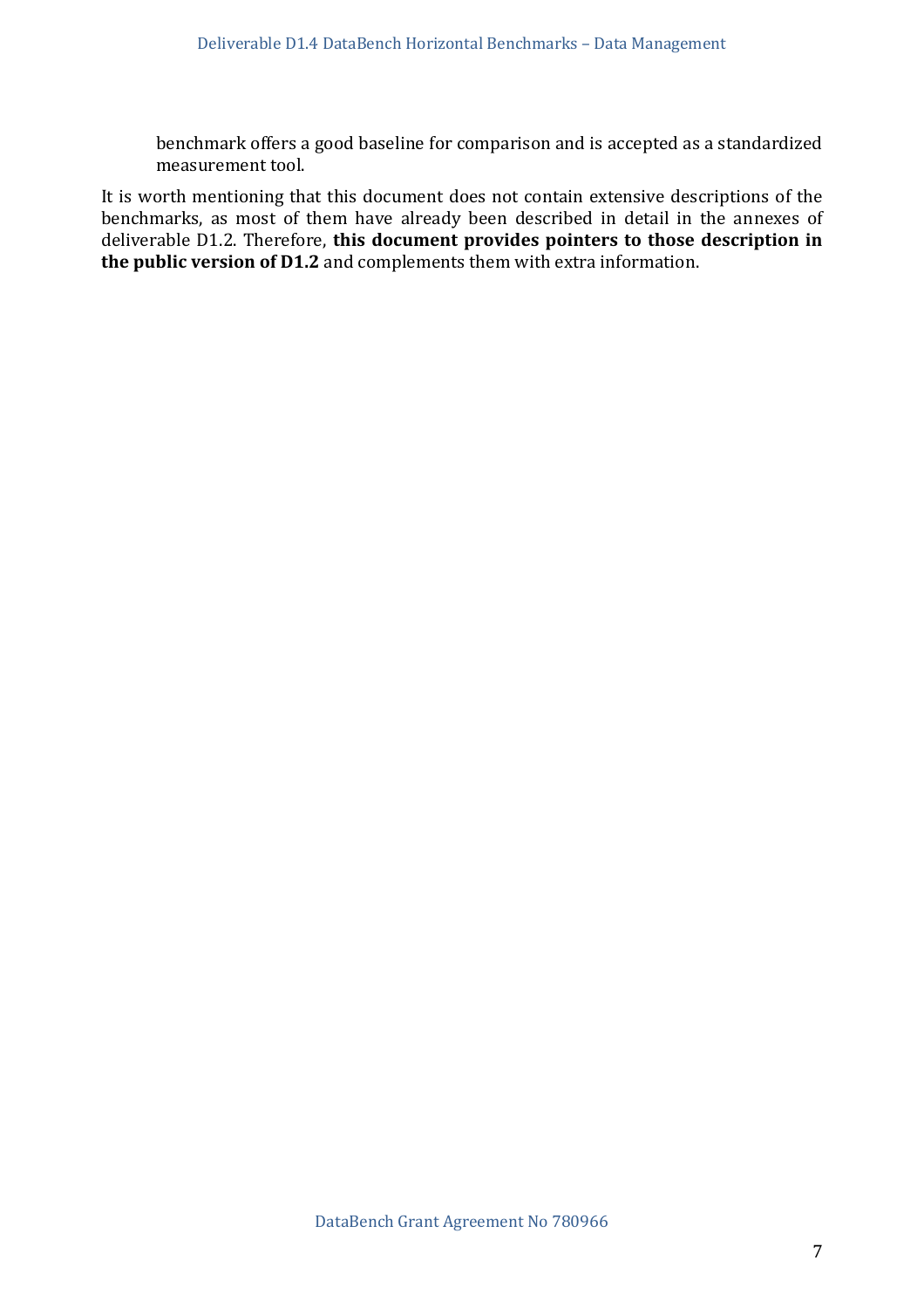# <span id="page-7-0"></span>**3. Horizontal Benchmarks for data management**

#### <span id="page-7-1"></span>**3.1. Data Protection**

This section presents benchmarks related to privacy and anonymisation mechanisms to facilitate data protection, including benchmarks related to blockchain, data encryption, or cybersecurity related to data management.

Deliverable D1.2 identified aspects of data protection related to the ISO SC42, in particular **Audit** (audit trails and logs to track provenance of data, for data/state recovery or forensic analysis of a system crash or incursion), **Authentication** (access control to data and services), **Authorization** (managing privileges to access to data or data services) and **Anonymization** (data obfuscating to avoid reidentification of personal or sensitive data) Frameworks.

Table 1 summarizes the benchmarks stressing different data protection, privacy and anonymization related data processing and storage system feature.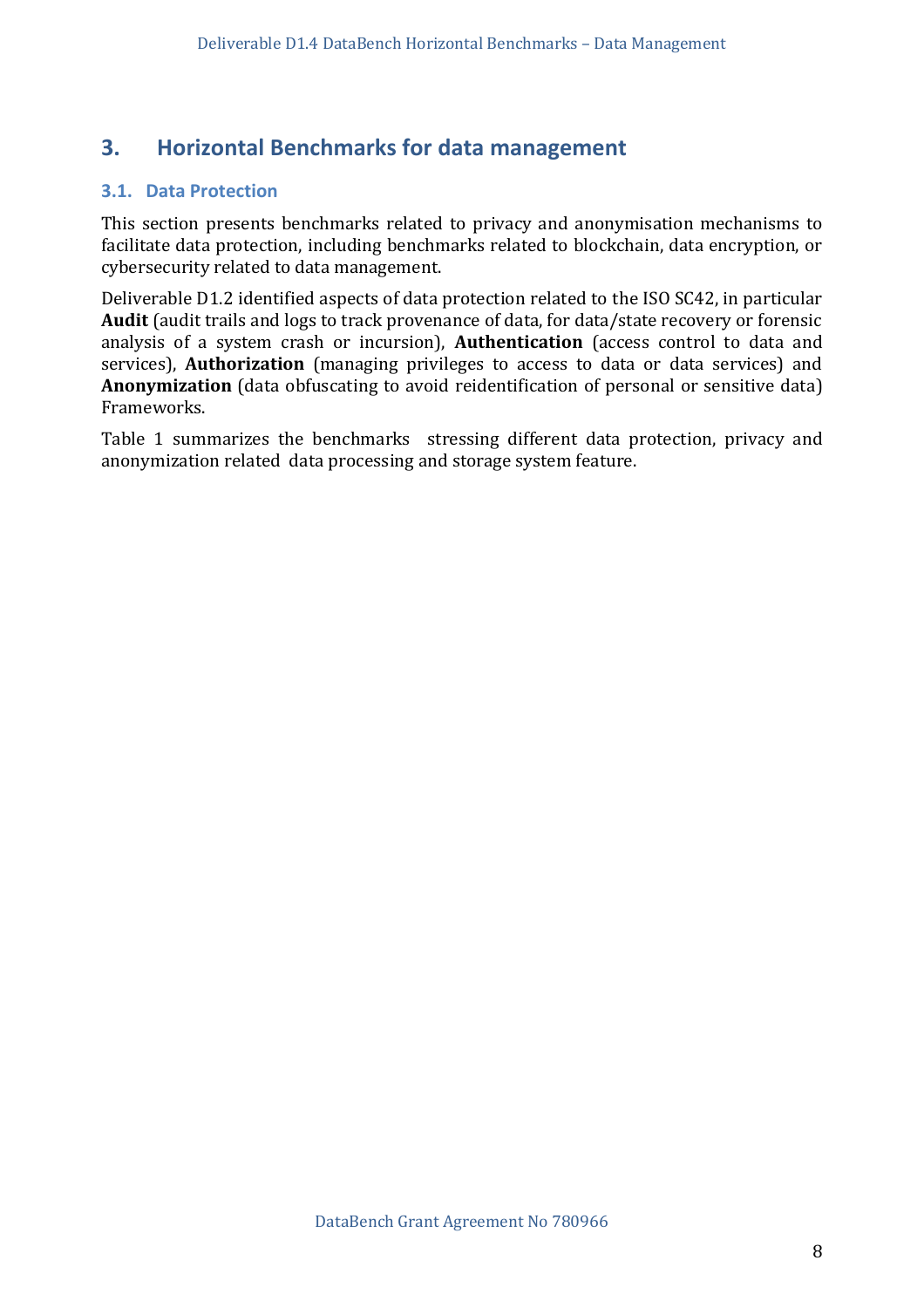### Deliverable D1.4 DataBench Horizontal Benchmarks – Data Management

| <b>Name</b>             | <b>Compares</b>                                                                                                                        | <b>Workload type</b>                                                                                                                              | <b>Metrics</b>                                                                                                                                                                                                                 | <b>Frameworks</b>                                                                           | Data Types                                           | <b>URL</b>                                         |  |  |  |
|-------------------------|----------------------------------------------------------------------------------------------------------------------------------------|---------------------------------------------------------------------------------------------------------------------------------------------------|--------------------------------------------------------------------------------------------------------------------------------------------------------------------------------------------------------------------------------|---------------------------------------------------------------------------------------------|------------------------------------------------------|----------------------------------------------------|--|--|--|
| <b>TERMinator Suite</b> | Computer architectures<br>based on homomorphic<br>operations.                                                                          |                                                                                                                                                   | Performance over different<br>security configurations of<br>privacy-preserving versions of<br>fourteen algorithms from four<br>benchmark classes (namely<br>synthetic, microbenchmarks,<br>kernels and encoder<br>benchmarks). | Cryptoleq Enhanced<br>Assembly Language<br>(CEAL) [13]                                      | Structured, BI                                       | https://github.com<br>/momalab/TERMi<br>natorSuite |  |  |  |
|                         | Described in D1.2. Section 7.15 [1]                                                                                                    |                                                                                                                                                   |                                                                                                                                                                                                                                |                                                                                             |                                                      |                                                    |  |  |  |
| <b>GDPRbench</b>        | GDPR compliance of database<br>systems.                                                                                                | GDPRbench<br>defines<br>workloads<br>aligned with the<br>four core<br>entities of GDPR:<br>controller,<br>customer,<br>processor and<br>regulator | GDPRbench characterizes a<br>database system's GDPR<br>compliance using three<br>metrics: correctness against<br>GDPR workloads, time taken to<br>respond to GDPR queries,<br>and storage space overhead.                      | Redis [10], an in-<br>memory NoSQL store,<br>and PostgreSQL [9], a<br>fully featured RDBMS. | Personal data<br>(structured<br>data).               | https://www.gdpr<br>bench.org/                     |  |  |  |
|                         | Described in D1.2. Section 7.16 [1]                                                                                                    |                                                                                                                                                   |                                                                                                                                                                                                                                |                                                                                             |                                                      |                                                    |  |  |  |
| <b>BenchIoT</b>         | Micro-controllers (IoT-µCs)<br>security.                                                                                               |                                                                                                                                                   | Security, Performance,<br>Memory and Energy metrics.                                                                                                                                                                           | <b>BenchIoT</b> evaluation<br>framework [14]                                                | Time Series,<br><b>IoT</b>                           | https://github.com<br>/embedded-<br>sec/BenchIoT   |  |  |  |
|                         | Described in D1.2. Section 7.16 [1]                                                                                                    |                                                                                                                                                   |                                                                                                                                                                                                                                |                                                                                             |                                                      |                                                    |  |  |  |
| <b>AIBench</b>          | Sixteen prominent AI<br>problem domains, including<br>classification, image<br>generation, text-to-text<br>translation, image-to-text, | Workloads from<br>Internet services                                                                                                               | Training time, Training cost,<br>Question answering Inference<br>latency and Inference cost.                                                                                                                                   | Java Application<br>framework, Maven.                                                       | Real-world<br>data sets from<br>Internet<br>services | http://www.aiben<br>ch.org/                        |  |  |  |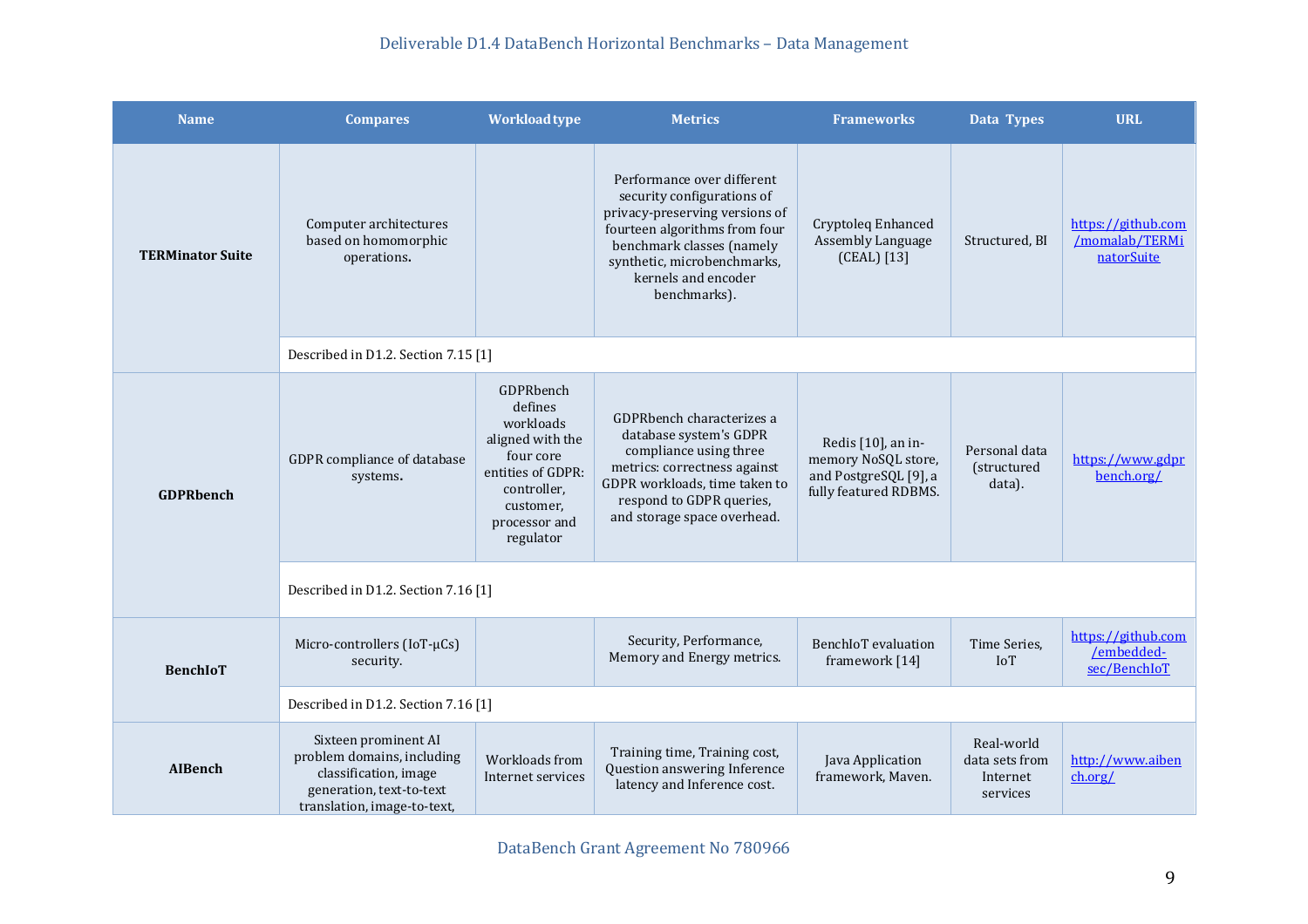| image-to-image, speech-to-<br>text, face embedding, 3D face<br>recognition, object detection,<br>video prediction, image<br>compression,<br>recommendation, 3D object<br>reconstruction, text<br>summarization, spatial<br>transformer, and learning to<br>rank. |  |  |  |  |  |  |  |
|------------------------------------------------------------------------------------------------------------------------------------------------------------------------------------------------------------------------------------------------------------------|--|--|--|--|--|--|--|
| Described in D1.2. Section 7.16 [1]                                                                                                                                                                                                                              |  |  |  |  |  |  |  |

<span id="page-9-0"></span>**Table 1 Summary of Data Protection benchmarks**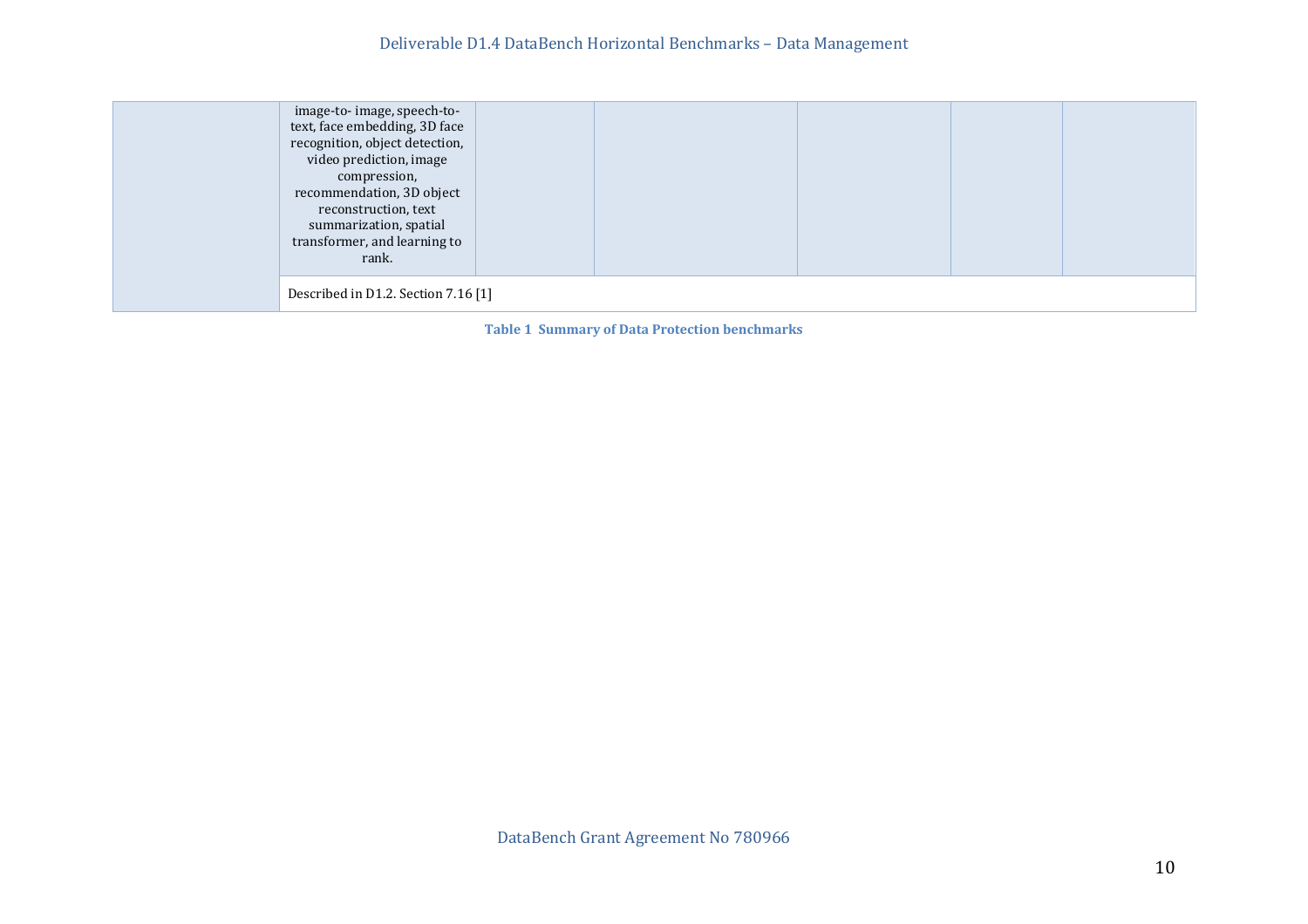#### <span id="page-10-0"></span>**3.2. Data Management and Storage**

This section includes benchmarks related to pure data management aspects, such as data life cycle management, storage (i.e. NoSQL, SQL, data lakes, data spaces, etc.).

This is a traditional area for benchmarks, especially in relation with structured data in tables and databases, including the majority SQL databases (i.e. MySQL, Oracle, etc.). Popular and long-lasting benchmarking initiatives in this area include the database benchmarks of the Transaction Processing Performance Council (TPC-H, TPC-C and TPC-DS). More recently subsets of these benchmarks are more focused in big data, which include for instance TPCx-HS and TPCx-BB.

Deliverable D1.2 describes different aspects of this layer according to the several layers of the ISO SC42 Big Data Reference Model. In particular this layer comprises a set of technologies that can be coupled to storage data management (i.e. file system, SQL, NoSQL - Key-value, Wide-column, column-based, document, and graph-), data collection (i.e. data acquisition, ETL systems, data aggregation, data fusion, data virtualization, etc.), and data lifecycle management (i.e. metadata management, data quality, data cleaning, data curation).

[Table 2T](#page-20-0)able 2 summarizes the data management and storage related benchmarks, which are targeting one of the most dynamically changing horizontal layers with a great number of emerging new technologies.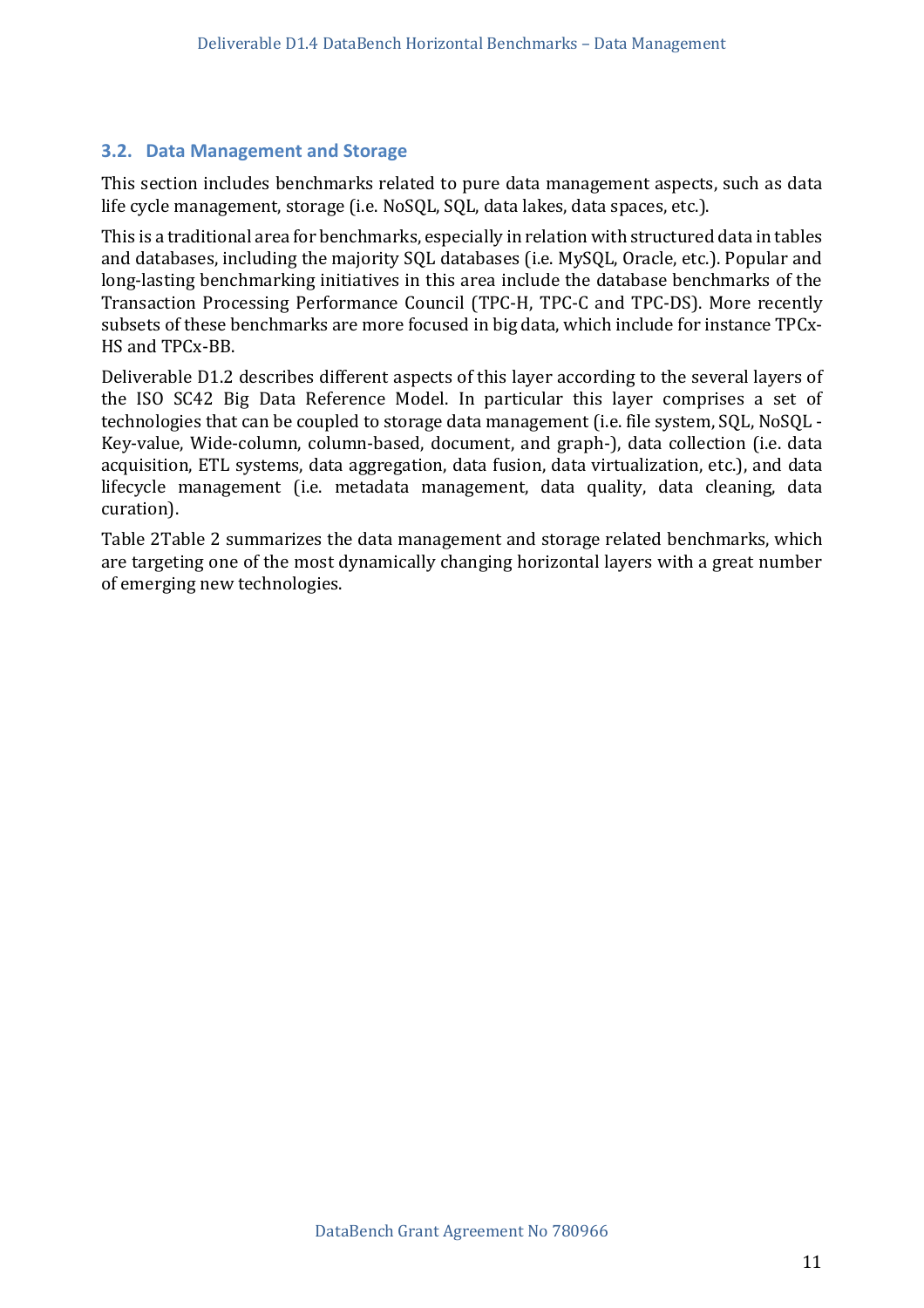### Deliverable D1.4 DataBench Horizontal Benchmarks – Data Management

| <b>Name</b>                                                         | <b>Compares</b>                              | <b>Workload type</b>                                                                                                                                             | <b>Metrics</b>                                                                                                                                     | <b>Frameworks</b>                                                                                                        | <b>Data Types</b>                                                                                                                                                               | <b>URL</b>                                   |  |  |
|---------------------------------------------------------------------|----------------------------------------------|------------------------------------------------------------------------------------------------------------------------------------------------------------------|----------------------------------------------------------------------------------------------------------------------------------------------------|--------------------------------------------------------------------------------------------------------------------------|---------------------------------------------------------------------------------------------------------------------------------------------------------------------------------|----------------------------------------------|--|--|
| <b>TPC-H</b>                                                        | Data warehouse<br>capability of a<br>system. | 22 business queries<br>designed to exercise<br>system<br>functionalities in a<br>manner<br>representative of<br>complex decision<br>support<br>applications [15] | TPC-H Composite Query-<br>per-Hour metric, Price-<br>performance metric, and<br>Availability Date of the<br>system.                                | $C++$ Dataset<br>generator, SQL<br>Engine                                                                                | Structured data, generates<br>data from a sample file                                                                                                                           | http://www.tpc.org/tpc<br>h                  |  |  |
|                                                                     | Described in D1.2. Section 7.1 [1]           |                                                                                                                                                                  |                                                                                                                                                    |                                                                                                                          |                                                                                                                                                                                 |                                              |  |  |
| TPC-DS v2                                                           | <b>Decision Support</b><br>Systems           | 99 distinct SQL-99<br>(with OLAP<br>amendment)<br>queries and twelve<br>data maintenance<br>operations. [16]                                                     | Query response time in<br>single user mode, query<br>throughput in multi-user<br>mode and data<br>maintenance performance<br>for a given hardware. | SQL Databases                                                                                                            | Synthetic data set.                                                                                                                                                             | http://www.tpc.org/tpc<br>ds/default.asp     |  |  |
|                                                                     | Described in D1.2. Section 7.2 [1]           |                                                                                                                                                                  |                                                                                                                                                    |                                                                                                                          |                                                                                                                                                                                 |                                              |  |  |
| <b>Yahoo! Cloud</b><br><b>Serving</b><br><b>Benchmark</b><br>(YCSB) | Cloud serving<br>systems                     | 6 pre-defined<br>workloads, which<br>simulate a cloud<br>OLTP application<br>(read and update<br>operations). and<br>workload generator<br>$[17]$                | Execution time, Latency if<br>request under load,<br>Throughput (operations per<br>second),                                                        | Support various<br>NoSQL and<br>relational database<br>systems (i.e. Apache<br>HBase, Cassandra,<br>Riak, MongoDB, etc.) | The benchmark consists<br>of a workload generator<br>and a generic database<br>interface, which can be<br>easily extended to support<br>other relational or NoSQL<br>databases. | https://github.com/bria<br>nfrankcooper/YCSB |  |  |
|                                                                     |                                              | Described in D1.2. Section 7.7 [1]                                                                                                                               |                                                                                                                                                    |                                                                                                                          |                                                                                                                                                                                 |                                              |  |  |
| <b>Hadoop Workload</b><br><b>Examples</b>                           | Hadoop workloads                             | Different micro<br>benchmarks like<br>WordCount, Grep,<br>Pi and Terasort [18]                                                                                   | <b>Execution time</b>                                                                                                                              | Java / MapReduce                                                                                                         | Synthetic data generation                                                                                                                                                       | https://wiki.apache.org<br>/hadoop/Grep      |  |  |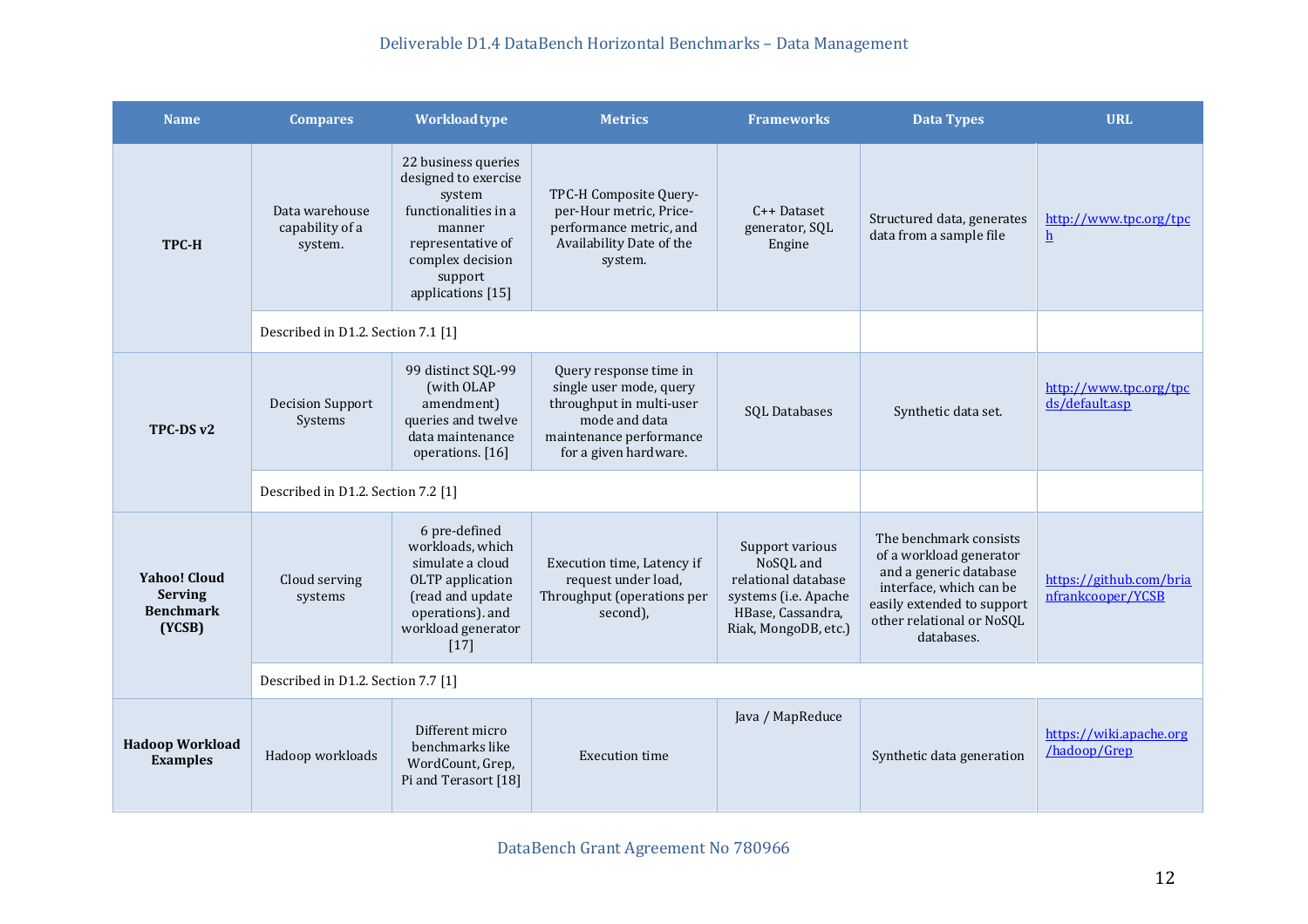| <b>Name</b>    | <b>Compares</b>                                                         | Workload type                                                                                                                                                  | <b>Metrics</b>                        | <b>Frameworks</b>        | <b>Data Types</b>                                      | <b>URL</b>                                                                     |  |
|----------------|-------------------------------------------------------------------------|----------------------------------------------------------------------------------------------------------------------------------------------------------------|---------------------------------------|--------------------------|--------------------------------------------------------|--------------------------------------------------------------------------------|--|
|                | Described in D1.2. Section 7.3 [1]                                      |                                                                                                                                                                |                                       |                          |                                                        |                                                                                |  |
| GridMix        | Cluster resources                                                       | Mix of traced<br>synthetic jobs and<br>basic operations<br>$[18]$                                                                                              | Execution time, Memory,<br>Throughput | MapReduce jobs           | Synthetic data generation                              | https://hadoop.apache.<br>org/docs/stable1/gridm<br>ix.html                    |  |
|                | Described in D1.2. Section 7.4 [1]                                      |                                                                                                                                                                |                                       |                          |                                                        |                                                                                |  |
| PigMix         | Pig Systems                                                             | Different queries<br>testing like data<br>loading, different<br>types of joins, group<br>by clauses, sort<br>clauses, as well as<br>aggregation<br>operations. | Execution time.                       | Pig Latin, Hadoop        | Synthetic and structured<br>data                       | https://cwiki.apache.or<br>g/confluence/display/pi<br>g/PigMix                 |  |
|                | Described in D1.2. Section 7.5 [1]                                      |                                                                                                                                                                |                                       |                          |                                                        |                                                                                |  |
| <b>MRBench</b> | Map and reduce<br>operations.                                           | 22 business queries<br>designed to exercise<br>system<br>functionalities [19]                                                                                  | Execution time.                       | C++, Hadoop<br>MapReduce | Structured data, generates<br>data from a sample file. | https://markobigdata.c<br>om/2016/07/13/hadoo<br>p-benchmark-test-<br>mrbench/ |  |
|                | Described in D1.2. Section 7.5 [1]                                      |                                                                                                                                                                |                                       |                          |                                                        |                                                                                |  |
| <b>CALDA</b>   | <b>Relational Database</b><br>Management<br>Systems<br>parallelization. | 5 SQL queries<br>among Map Reduce<br>grep task [20] [20]                                                                                                       | Execution time.                       | Hadoop,<br>MapReduce.    | Synthetic structured data.                             |                                                                                |  |
|                | Described in D1.2. Section 7.6 [1]                                      |                                                                                                                                                                |                                       |                          |                                                        |                                                                                |  |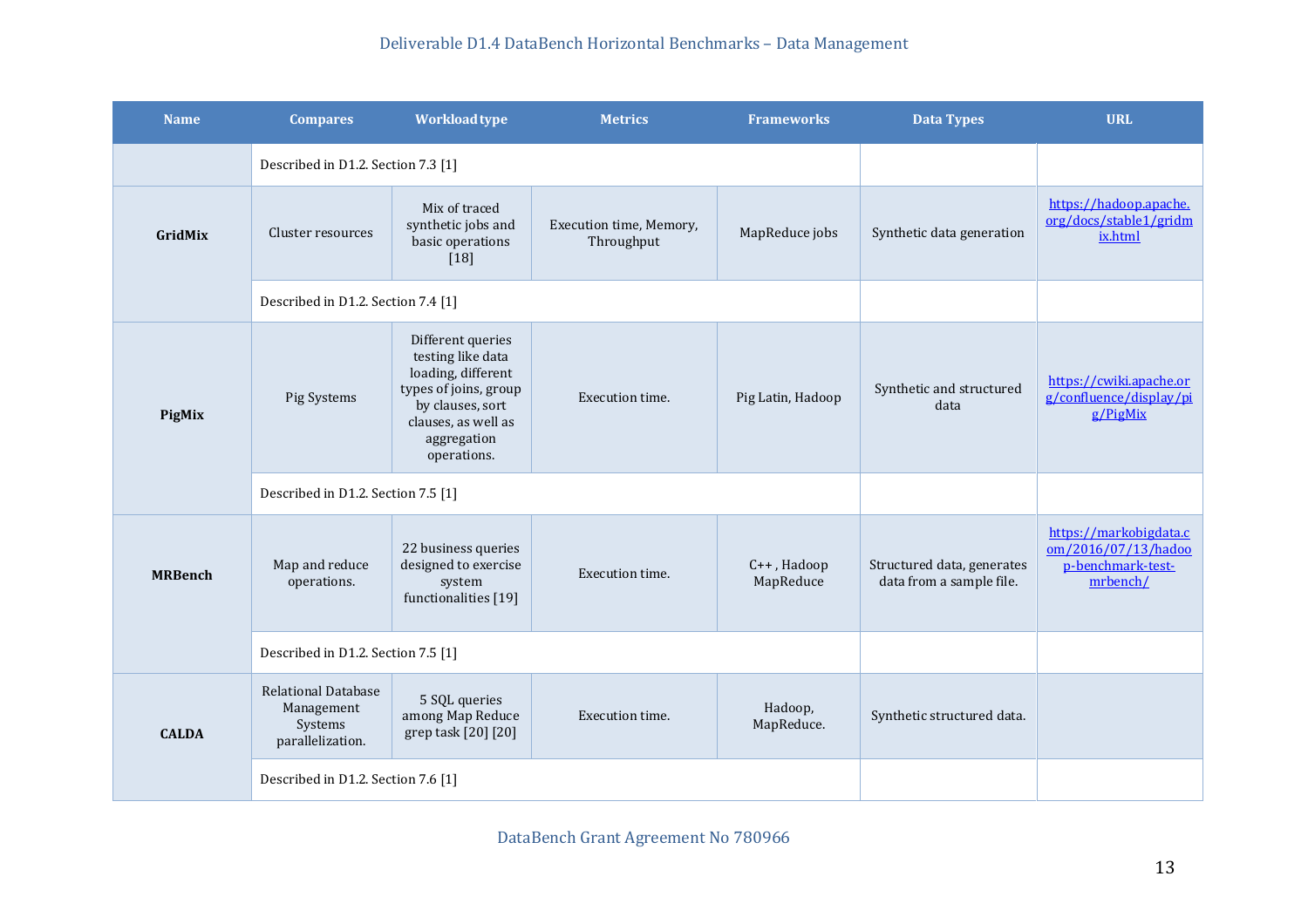### Deliverable D1.4 DataBench Horizontal Benchmarks – Data Management

| <b>Name</b>                           | <b>Compares</b>                                                                      | <b>Workload type</b>                                                                                                                           | <b>Metrics</b>                                                                                                                                                                                      | <b>Frameworks</b>                                                                                                                                                                         | <b>Data Types</b>                                  | <b>URL</b>                                                              |
|---------------------------------------|--------------------------------------------------------------------------------------|------------------------------------------------------------------------------------------------------------------------------------------------|-----------------------------------------------------------------------------------------------------------------------------------------------------------------------------------------------------|-------------------------------------------------------------------------------------------------------------------------------------------------------------------------------------------|----------------------------------------------------|-------------------------------------------------------------------------|
| HiBench                               | Micro benchmarks,<br>Web search,<br>Machine Learning,<br>and HDFS<br>benchmarks [21] | Micro-benchmark<br>suite including 6<br>categories which<br>are micro, ML<br>(machine learning),<br>SQL, graph,<br>websearch and<br>streaming. | Execution time (latency),<br>throughput and system<br>resource utilizations (CPU,<br>Memory, etc.).                                                                                                 | Hadoop: Apache<br>Hadoop 2.x, CDH5,<br>HDP; Spark: Spark<br>1.6.x, Spark 2.0.x,<br>Spark 2.1.x, Spark<br>2.2.x; Flink: 1.0.3;<br>Storm: 1.0.1;<br>Gearpump: 0.8.1;<br>and Kafka: 0.8.2.2. | Synthetic data generated<br>from real data samples | https://github.com/Inte<br>l-bigdata/HiBench                            |
|                                       | Described in D1.2. Section 7.6 [1]                                                   |                                                                                                                                                |                                                                                                                                                                                                     |                                                                                                                                                                                           |                                                    |                                                                         |
| <b>PUMA Benchmark</b><br><b>Suite</b> | Hadoop micro-<br>benchmarks [22]                                                     | MapReduce<br>workloads                                                                                                                         | <b>Execution time, MapReduce</b><br>statistics                                                                                                                                                      | Hadoop MapReduce                                                                                                                                                                          | Predefined datasets                                | https://engineering.pur<br>due.edu/~puma/pumab<br>enchmarks.htm         |
|                                       | Described in D1.2. Section 7.9 [1]                                                   |                                                                                                                                                |                                                                                                                                                                                                     |                                                                                                                                                                                           |                                                    |                                                                         |
| <b>MRBS</b>                           | MapReduce systems                                                                    | Two execution<br>modes are<br>supported:<br>interactive mode<br>and batch mode<br>$[23]$                                                       | Client request latency,<br>throughput and cost                                                                                                                                                      | Hadoop MapReduce                                                                                                                                                                          | Real-world data samples.                           | http://sardes.inrialpes.f<br>r/research/mrbs/index.<br>html             |
|                                       | Described in D1.2. Section 7.9 [1]                                                   |                                                                                                                                                |                                                                                                                                                                                                     |                                                                                                                                                                                           |                                                    |                                                                         |
| <b>BigBench v2</b>                    | Big Data platform<br>$[24]$                                                          | The business model<br>and a large portion<br>of the data model's<br>structured part is<br>derived from the<br>TPC-DS benchmark.                | 1) BBQpm@SF, the<br>performance metric,<br>reflecting the TPCx-BB<br>Queries per minute<br>throughput; where SF is the<br>Scale Factor;<br>(2) \$/BBQpm@SF, the<br>price/performance metric;<br>and | Hadoop Ecosystem                                                                                                                                                                          | Synthetic un-, semi-, and<br>structured data.      | http://www.tpc.org/tpc<br>$X-$<br>bb/results/tpcxbb perf<br>results.asp |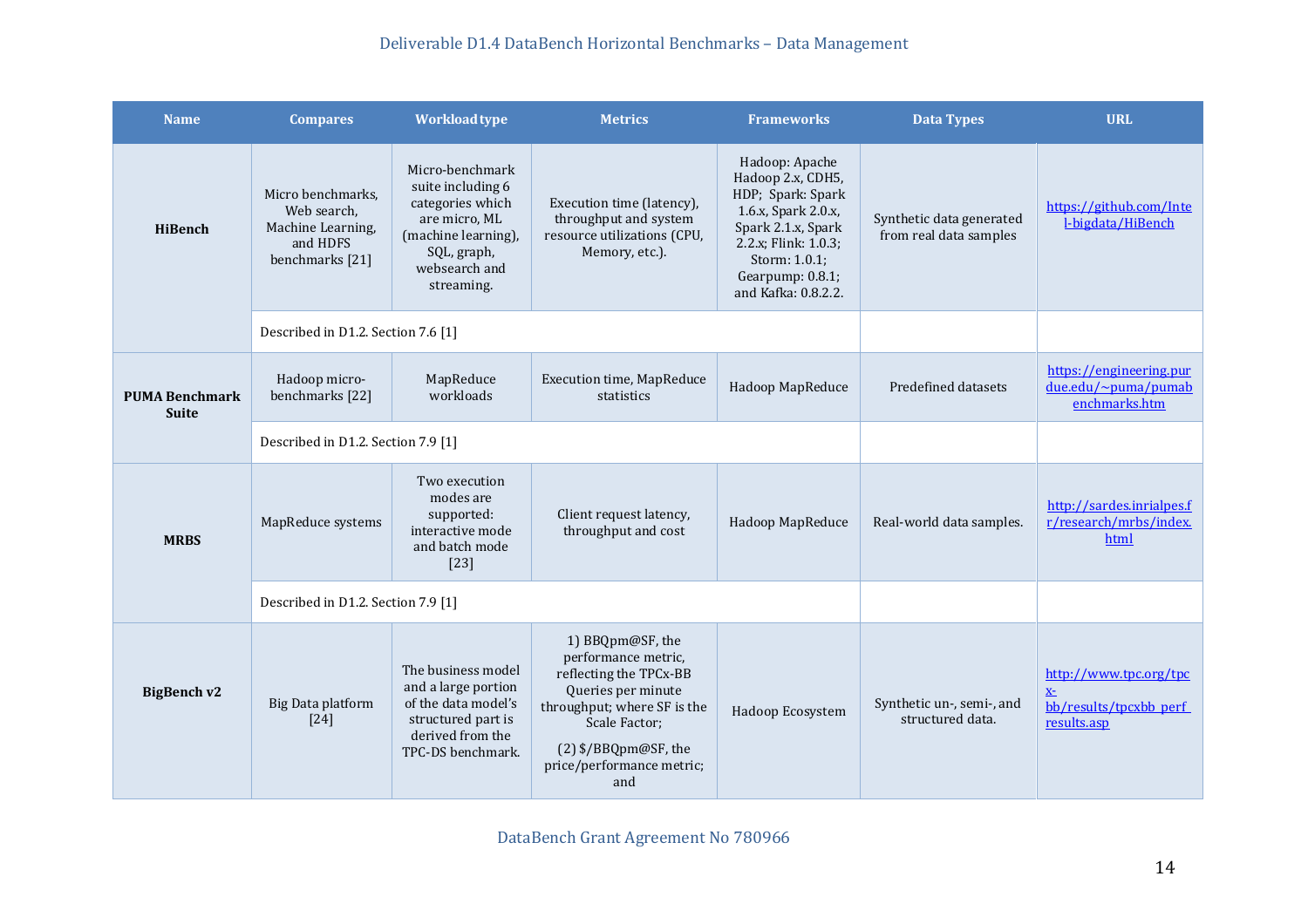| <b>Name</b>         | <b>Compares</b>                                                 | Workload type                                                                                                                                                   | <b>Metrics</b>                                                                  | <b>Frameworks</b>                                  | <b>Data Types</b>                                                           | <b>URL</b>                                                                   |
|---------------------|-----------------------------------------------------------------|-----------------------------------------------------------------------------------------------------------------------------------------------------------------|---------------------------------------------------------------------------------|----------------------------------------------------|-----------------------------------------------------------------------------|------------------------------------------------------------------------------|
|                     |                                                                 |                                                                                                                                                                 | (3) System Availability Date<br>as defined by the TPC<br>Pricing Specification. |                                                    |                                                                             |                                                                              |
|                     | Described in D1.2. Section 7.10 [1]                             |                                                                                                                                                                 |                                                                                 |                                                    |                                                                             |                                                                              |
| <b>BigDataBench</b> | Big Data benchmark<br>suite [25]                                | Seven workload<br>types including AI,<br>online services,<br>offline analytics,<br>graph analytics,<br>data warehouse,<br>NoSQL, and<br>streaming               | Wall clock time and energy<br>efficiency.                                       | Hadoop, Spark, Flink<br>and MPI<br>implementations | Real world data.                                                            | http://www.benchcoun<br>cil.org/BigDataBench/                                |
|                     | Described in D1.2. Section 7.10 [1]                             |                                                                                                                                                                 |                                                                                 |                                                    |                                                                             |                                                                              |
| LinkBench           | Social graphs                                                   | Set of standard<br>insert, update, and<br>delete operations to<br>modify data, along<br>with variations on<br>key lookup, range,<br>and count queries<br>$[25]$ | Latency of requests.                                                            | MySQL, MongoDB                                     | Synthetic social graph<br>with key properties<br>similar to the real graph. |                                                                              |
|                     | Described in D1.2. Section 7.10 [1]                             |                                                                                                                                                                 |                                                                                 |                                                    |                                                                             |                                                                              |
| <b>BigFrame</b>     | <b>Big Data analytics</b><br>$[26]$                             | Offline-analytics<br>and Real-time<br>analytics.                                                                                                                | Execution time.                                                                 | Java and Hadoop                                    | Structured semi-<br>structured synthetic data<br>adapted from TPC-DS.       | https://github.com/bigf<br>rameteam/BigFrame/wi<br>$\underline{\mathrm{ki}}$ |
|                     | Described in D1.2. Section 7.10 [1]                             |                                                                                                                                                                 |                                                                                 |                                                    |                                                                             |                                                                              |
| <b>PRIMEBALL</b>    | Parallel processing<br>frameworks in the<br>context of Big Data | Various use-case<br>scenarios made of<br>both queries and                                                                                                       | Throughput and price<br>performance.                                            | Technology agnostic.                               | Structured XML and<br>binary audio and video<br>files.                      | https://hal.archives-<br>ouvertes.fr/hal-<br>00921822/document               |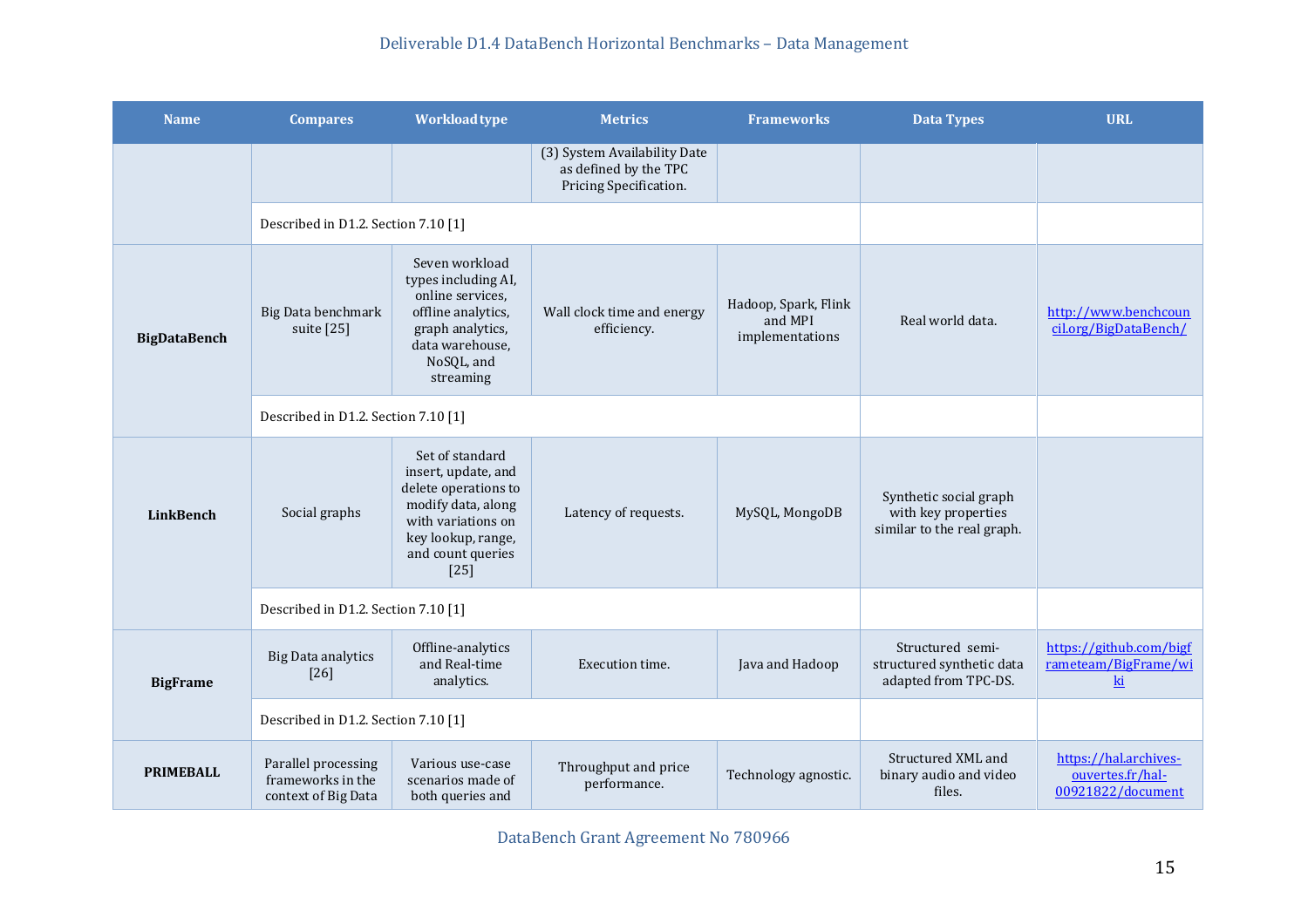| <b>Name</b>                                      | <b>Compares</b>                                                                 | Workload type                                                                                                                                                                                                                                                                                                         | <b>Metrics</b>                                                                                                | <b>Frameworks</b>       | <b>Data Types</b>                                                                                       | <b>URL</b>                               |
|--------------------------------------------------|---------------------------------------------------------------------------------|-----------------------------------------------------------------------------------------------------------------------------------------------------------------------------------------------------------------------------------------------------------------------------------------------------------------------|---------------------------------------------------------------------------------------------------------------|-------------------------|---------------------------------------------------------------------------------------------------------|------------------------------------------|
|                                                  | applications hosted<br>in the cloud [27]                                        | data-intensive batch<br>processing.                                                                                                                                                                                                                                                                                   |                                                                                                               |                         |                                                                                                         |                                          |
|                                                  | Described in D1.2. Section 7.10 [1]                                             |                                                                                                                                                                                                                                                                                                                       |                                                                                                               |                         |                                                                                                         |                                          |
| Semantic<br>Publishing<br><b>Benchmark (SPB)</b> | RDF database<br>engines inspired by<br>the<br>Media/Publishing<br>industry [28] | Basic: Consisting of<br>an interactive<br>query-mix for<br>evaluation RDF<br>systems in most<br>common use-cases<br>Advanced:<br>Consisting of<br>interactive and<br>analytical query-<br>mixes, adding<br>additional<br>complexity to the<br>query workload e.g.<br>faceted, analytical<br>and drill-down<br>queries | <b>Execution time</b>                                                                                         | Graph DB, Apache<br>Ant | Synthetic RDF data                                                                                      | http://ldbcouncil.org/d<br>eveloper/spb  |
|                                                  | Described in D1.2. Section 7.11 [1]                                             |                                                                                                                                                                                                                                                                                                                       |                                                                                                               |                         |                                                                                                         |                                          |
| <b>Social Network</b><br><b>Benchmark</b>        | Data generators<br>$[28]$                                                       | Interactive,<br><b>Business</b><br>Intelligence and<br>Graph Analytics.                                                                                                                                                                                                                                               | Operations/<br>minute                                                                                         | GraphDB                 | Synthetic social network.                                                                               | http://ldbcouncil.org/b<br>enchmarks/snb |
|                                                  | Described in D1.2. Section 7.11 [1]                                             |                                                                                                                                                                                                                                                                                                                       |                                                                                                               |                         |                                                                                                         |                                          |
| TPCx-HS v2                                       | Hadoop MapReduce<br>operations [30]                                             | HSGen,<br>HSDataCkeck,<br>HSSort, and<br>HSValidate.                                                                                                                                                                                                                                                                  | The benchmark reports the<br>total elapsed time (T) in<br>seconds for both runs. This<br>time is used for the | Hadoop MapReduce        | The scale factor defines<br>the size of the dataset,<br>which is generated by<br>HSGen and used for the | http://www.tpc.org/tpc<br>$x-hs/$        |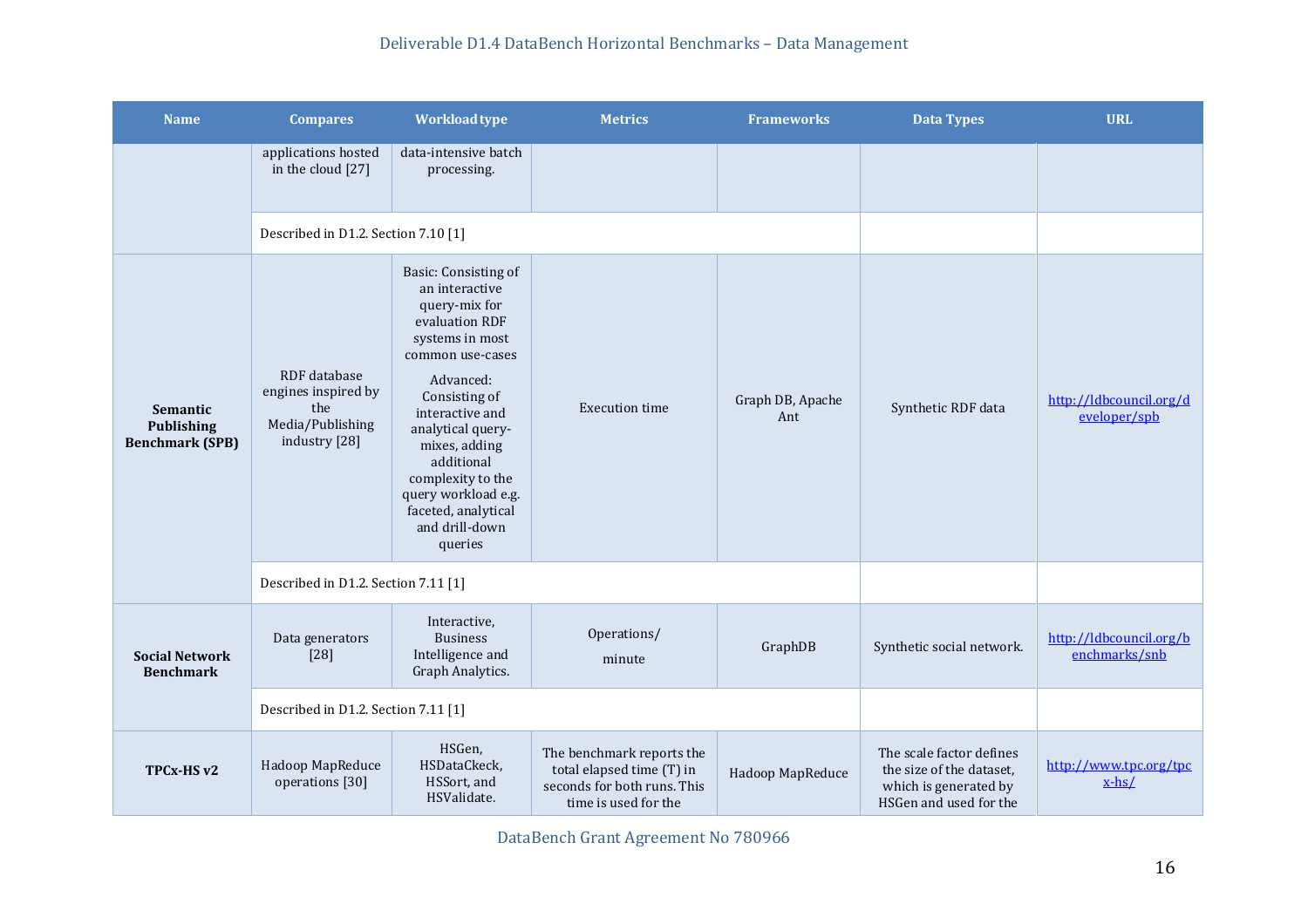| <b>Name</b>   | <b>Compares</b>                                                                                 | <b>Workload type</b>                                                                                                                                                                                                                                               | <b>Metrics</b>                                                                                                                                          | <b>Frameworks</b>               | <b>Data Types</b>                                                                                                                                                                                                                                                                                                                                        | <b>URL</b>                                |
|---------------|-------------------------------------------------------------------------------------------------|--------------------------------------------------------------------------------------------------------------------------------------------------------------------------------------------------------------------------------------------------------------------|---------------------------------------------------------------------------------------------------------------------------------------------------------|---------------------------------|----------------------------------------------------------------------------------------------------------------------------------------------------------------------------------------------------------------------------------------------------------------------------------------------------------------------------------------------------------|-------------------------------------------|
|               |                                                                                                 |                                                                                                                                                                                                                                                                    | calculation of the TPCx-HS<br>performance metric also<br>abbreviated with HSph@SF                                                                       |                                 | benchmark experiments.<br>The data is synthetically<br>generated.                                                                                                                                                                                                                                                                                        |                                           |
|               | Described in D1.2. Section 7.11 [1]                                                             |                                                                                                                                                                                                                                                                    |                                                                                                                                                         |                                 |                                                                                                                                                                                                                                                                                                                                                          |                                           |
| SparkBench    | Spark system<br>design and<br>performance<br>optimization and<br>cluster provisioning<br>$[31]$ | Four categories: ML<br>(Logistic<br>Regression, Support<br>Vector Machine,<br>Matrix<br>factorization),<br>Graph computation<br>(PageRank, SVD++,<br>TriangleCount),<br>SQL query(Hive,<br>RDD Relation),<br>Streaming<br>application<br>(Twitter, Page<br>review) | (1) Job Execution Time(s)<br>of each workload;<br>(2) Data Process Rate<br>(MB/seconds); and<br>(3) Shuffle Data Size                                   | Apache Spark<br>$>= 2.1.1$      | The LogRes and SVM use<br>the Wikipedia data set.<br>The MF, SVD++, and<br>TriangleCount use the<br>Amazon Movie Review<br>data set. The PageRank<br>uses Google Web Graph<br>data. Twitter uses Twitter<br>data. The SQL Queries<br>workloads use E-<br>commerce data. Finally,<br>the PageView uses<br>PageView DataGen to<br>generate synthetic data. | https://github.com/CO<br>DAIT/spark-bench |
|               | Described in D1.2. Section 7.12 [1]                                                             |                                                                                                                                                                                                                                                                    |                                                                                                                                                         |                                 |                                                                                                                                                                                                                                                                                                                                                          |                                           |
| TPCx-V        | Server running<br>virtualized<br>databases [32]                                                 | OLTP / DSS<br>workloads.                                                                                                                                                                                                                                           | The Performance Metric<br>istpsV is a "business<br>throughput" measure of the<br>number of completed<br><b>Trade-Result transactions</b><br>per second. | VMs, relational DBs.            | OLTP and OLAP,<br>structured data                                                                                                                                                                                                                                                                                                                        | http://www.tpc.org/tpc<br>x-v/default.asp |
|               | Described in D1.2. Section 7.14 [1]                                                             |                                                                                                                                                                                                                                                                    |                                                                                                                                                         |                                 |                                                                                                                                                                                                                                                                                                                                                          |                                           |
| <b>BigFUN</b> | Micro-operations<br>$[33]$                                                                      | Simple retrieves,<br>range scans,<br>aggregations, joins,<br>as well as inserts<br>and updates.                                                                                                                                                                    | Execution time.                                                                                                                                         | AsterixDB, MongoDB<br>and Hive. | Synthetic JSON data.                                                                                                                                                                                                                                                                                                                                     | https://github.com/pou<br>riapirz/bigFUN  |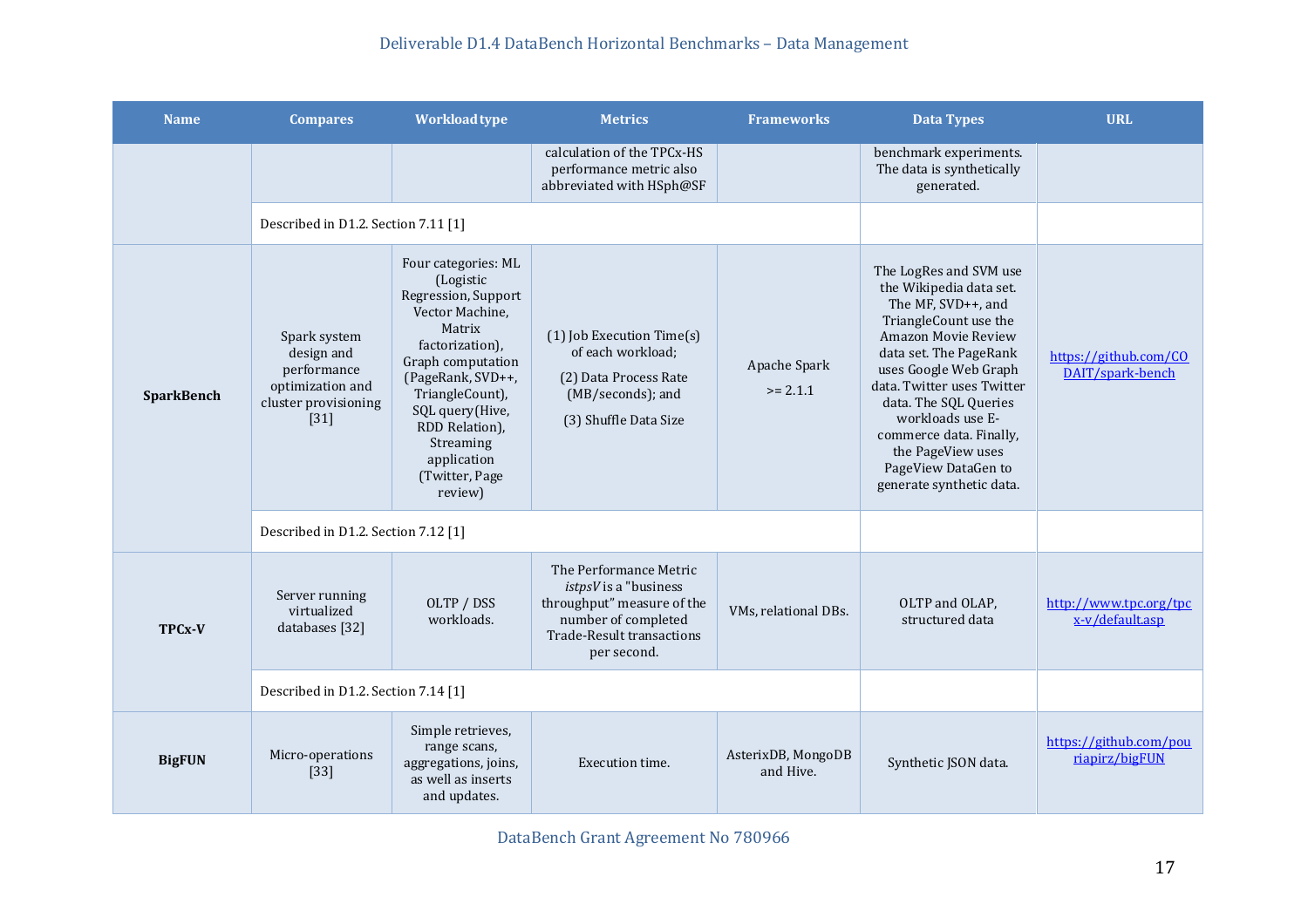| <b>Name</b>    | <b>Compares</b>                                                  | Workload type                                                                                                                                                                                                                   | <b>Metrics</b>                                                                                                                                                                                                                                                                                | <b>Frameworks</b>                                                                                                                | Data Types                                                                                | <b>URL</b>                         |
|----------------|------------------------------------------------------------------|---------------------------------------------------------------------------------------------------------------------------------------------------------------------------------------------------------------------------------|-----------------------------------------------------------------------------------------------------------------------------------------------------------------------------------------------------------------------------------------------------------------------------------------------|----------------------------------------------------------------------------------------------------------------------------------|-------------------------------------------------------------------------------------------|------------------------------------|
|                | Described in D1.2. Section 7.12 [1]                              |                                                                                                                                                                                                                                 |                                                                                                                                                                                                                                                                                               |                                                                                                                                  |                                                                                           |                                    |
| <b>TPCx-BB</b> | Analytical<br>capabilities of a Big<br>Data platform<br>[34][34] | The business model<br>and a large portion<br>of the data model's<br>structured part is<br>derived from the<br>TPC-DS benchmark                                                                                                  | (1) BBQpm@SF, the<br>performance metric,<br>reflecting the TPCx-BB<br>Queries per minute<br>throughput; where SF is the<br>Scale Factor;<br>(2) \$/BBQpm@SF, the<br>price/performance metric;<br>and<br>(3) System Availability Date<br>as defined by the TPC<br><b>Pricing Specification</b> | Technology agnostic                                                                                                              | Synthetic data generator<br>for structured, semi-<br>structured and<br>unstructured data. | http://www.tpc.org/tpc<br>$x$ -bb/ |
|                | Described in D1.2. Section 7.13 [1]                              |                                                                                                                                                                                                                                 |                                                                                                                                                                                                                                                                                               |                                                                                                                                  |                                                                                           |                                    |
| Graphalytics   | Graph analysis<br>platforms [35]                                 | Six core algorithms:<br>breadth-first search,<br>PageRank, weakly<br>connected<br>components,<br>community<br>detection using<br>label propagation,<br>local clustering<br>coefficient, and<br>single-source<br>shortest paths. | Execution time.                                                                                                                                                                                                                                                                               | Graph analysis<br>platforms (Giraph,<br>GraphX, OpenG,<br>PowerGraph,<br>GraphMat, Gelly,<br>GraphBLAS,<br>Gunrock,<br>mvGRAPH). | Synthetic data for graph<br>queries                                                       | https://graphalytics.org           |
|                | Described in D1.2. Section 7.12 [1]                              |                                                                                                                                                                                                                                 |                                                                                                                                                                                                                                                                                               |                                                                                                                                  |                                                                                           |                                    |
| <b>AdBench</b> | Data pipelines [36]                                              | <b>Streaming Analytics</b><br>on Ad-serving logs,<br>streaming ingestion<br>and updates of<br>various data                                                                                                                      | Throughput, Query<br>concurrency, Execution<br>time for batch computation<br>& Ad-Hoc queries, End-to-<br>end latency, Operational                                                                                                                                                            | Apex, Trafodion,<br>HDFS, ampool                                                                                                 | Synthetic data of<br>relational and streaming<br>models.                                  |                                    |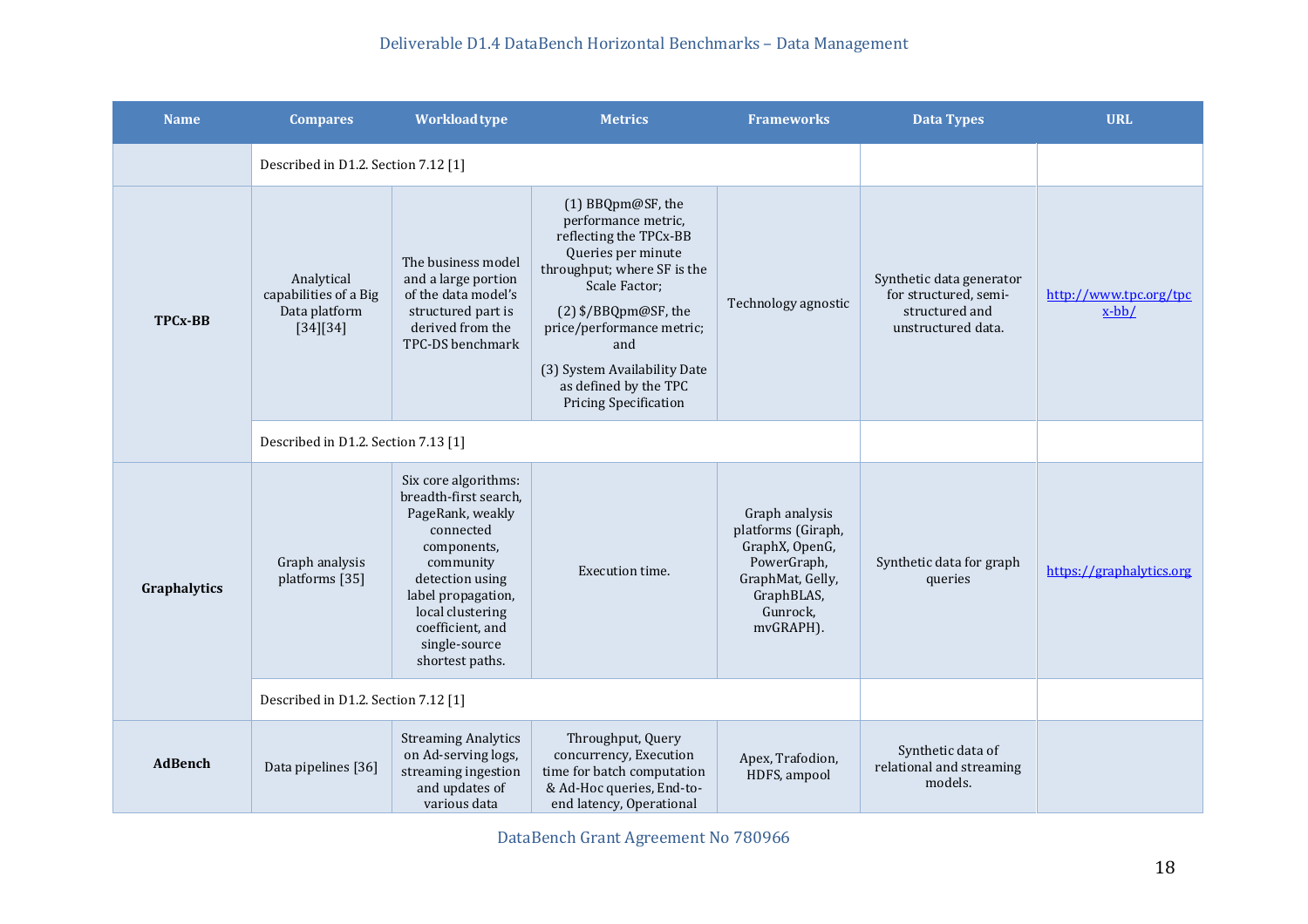| <b>Name</b>     | <b>Compares</b>                                                                         | Workload type                                                                                                                                                                                                                                                                                                                                                                        | <b>Metrics</b>                                  | <b>Frameworks</b> | <b>Data Types</b>                                                                                                             | <b>URL</b>                                |
|-----------------|-----------------------------------------------------------------------------------------|--------------------------------------------------------------------------------------------------------------------------------------------------------------------------------------------------------------------------------------------------------------------------------------------------------------------------------------------------------------------------------------|-------------------------------------------------|-------------------|-------------------------------------------------------------------------------------------------------------------------------|-------------------------------------------|
|                 |                                                                                         | entities, batch-<br>oriented analytics<br>(e.g. for Billing), Ad-<br>Hoc analytical<br>queries, and<br>Machine learning<br>for Ad targeting.<br>Workload<br>characteristics are<br>found in many<br>verticals, such as<br>Internet of Things<br>(IoT), financial<br>services, retail, and<br>healthcare.                                                                             | complexity, Cost to meet<br>SLAs                |                   |                                                                                                                               |                                           |
|                 | Described in D1.2. Section 7.13 [1]                                                     |                                                                                                                                                                                                                                                                                                                                                                                      |                                                 |                   |                                                                                                                               |                                           |
| <b>GARDENIA</b> | <b>Big Data</b><br>applications<br>running on modern<br>datacenter<br>accelerators [37] | <b>Breadth-First</b><br>Search (BFS),<br>Single-Source<br><b>Shortest Paths</b><br>$(SSSP)$ ,<br>Betweenness<br>Centrality (BC),<br>PageRank (PR),<br>Connected<br>Components (CC),<br><b>Triangle Counting</b><br>(TC), Stochastic<br><b>Gradient Descent</b><br>(SGD), Sparse<br>Matrix-Vector<br>Multiplication<br>(SpMV), and<br>Symmetric Gauss-<br>Seidel smoother<br>(SymGS). | Execution time, IPC<br>(Instructions per cycle) | OpenMP, CUDA      | Datasets from the UF<br>Sparse Matrix Collection,<br>the SNAP<br>datasetCollection, and the<br>Koblenz Network<br>Collection. | https://github.com/che<br>nxuhao/gardenia |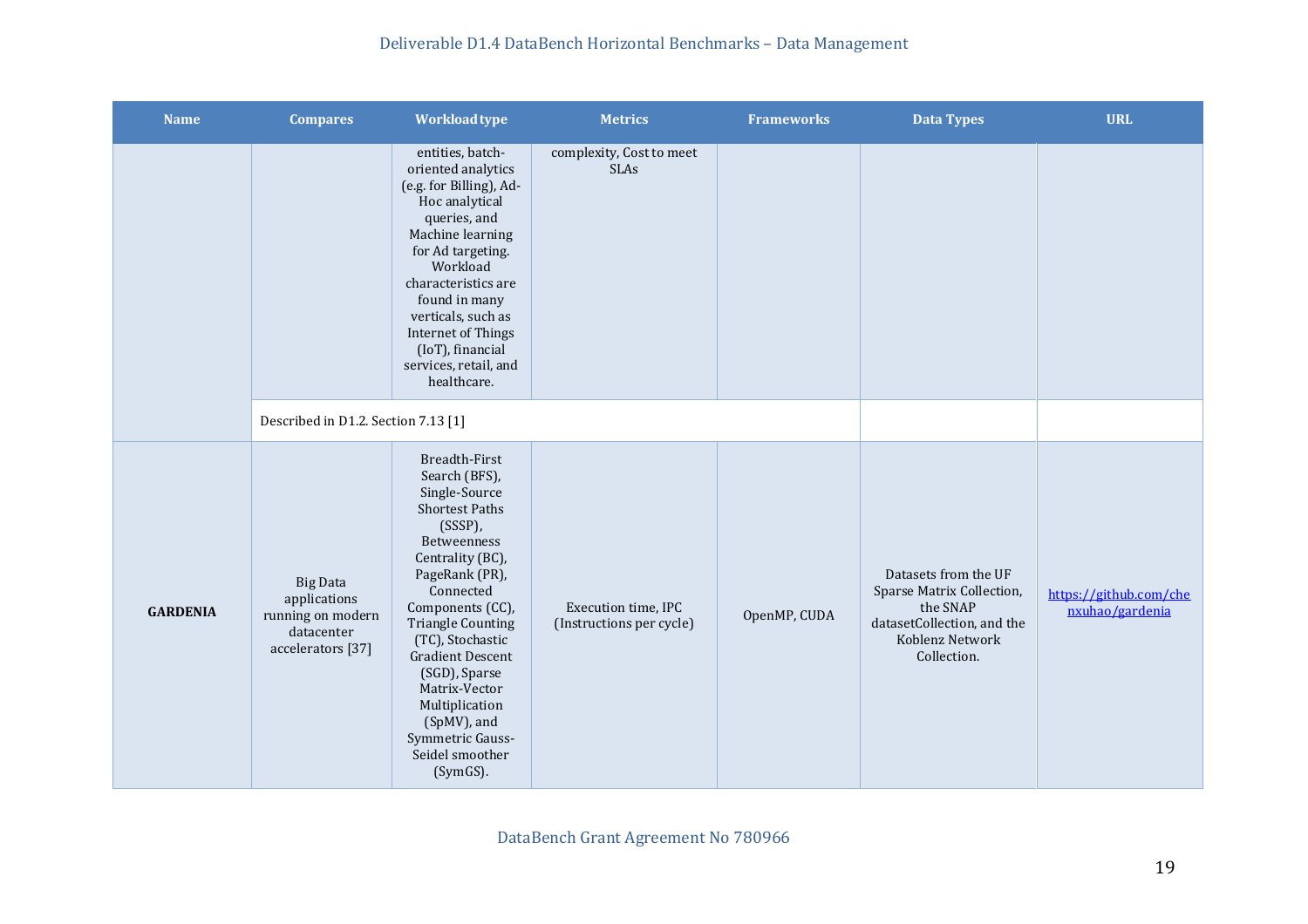| <b>Name</b>     | <b>Compares</b>                                                                                                                                                                                                                                                | <b>Workload type</b>                                                                                                                                                                                                           | <b>Metrics</b>                                                                                                                                                           | <b>Frameworks</b>                                                                | <b>Data Types</b>                                                                                                                                                                                                                                                       | <b>URL</b>                             |
|-----------------|----------------------------------------------------------------------------------------------------------------------------------------------------------------------------------------------------------------------------------------------------------------|--------------------------------------------------------------------------------------------------------------------------------------------------------------------------------------------------------------------------------|--------------------------------------------------------------------------------------------------------------------------------------------------------------------------|----------------------------------------------------------------------------------|-------------------------------------------------------------------------------------------------------------------------------------------------------------------------------------------------------------------------------------------------------------------------|----------------------------------------|
|                 | Described in D1.2. Section 7.14 [1]                                                                                                                                                                                                                            |                                                                                                                                                                                                                                |                                                                                                                                                                          |                                                                                  |                                                                                                                                                                                                                                                                         |                                        |
| gmark           | Unions of<br>Conjunctions of<br>Regular Path<br>Schema-driven<br>Queries (UCRPQ).<br>generation of<br><b>UCRPQ</b> contains<br>graphs and queries<br>recursive path<br>$[38]$<br>queries for<br>applications like<br>social networks,<br>bio-informatics, etc. |                                                                                                                                                                                                                                | (a) Query execution times<br>for diverse graph sizes and<br>query workloads, and (b)<br>Query execution times for<br>simple recursive queries on<br>various small graph. | Shell, GraphDB                                                                   | Synthetic data graph data.                                                                                                                                                                                                                                              | https://github.com/gra<br>phMark/gmark |
|                 | Described in D1.2. Section 7.11 [1]                                                                                                                                                                                                                            |                                                                                                                                                                                                                                |                                                                                                                                                                          |                                                                                  |                                                                                                                                                                                                                                                                         |                                        |
| <b>TPCx-IoT</b> | IoT gateway<br>systems.                                                                                                                                                                                                                                        | The System Under<br>Test (SUT) must run<br>a data management<br>platform that is<br>commercially<br>available and data<br>must be persisted in<br>a non-volatile<br>durable media with<br>a minimum of two-<br>way replication | (1) IoTps as the<br>performance metric;<br>$(2)$ \$/IoTps as the price-<br>performance metric; and<br>(3) system availability date                                       | HBase 1.2.1 and<br>Couchbase-Server<br>5.0 NoSQL databases                       | Each record generated<br>consists of driver system<br>id, sensor name, time<br>stamp, sensor reading and<br>padding to a 1 Kbyte size.<br>The driver system id<br>represents a power<br>station. The dataset<br>represents data from 200<br>different types of sensors. | http://www.tpc.org/tpc<br>$x$ -iot/    |
|                 | Described in D1.4. Section 7.12 [1]                                                                                                                                                                                                                            |                                                                                                                                                                                                                                |                                                                                                                                                                          |                                                                                  |                                                                                                                                                                                                                                                                         |                                        |
| <b>Senska</b>   | Enterprise<br>streaming<br>benchmark [39]<br>$[39]$                                                                                                                                                                                                            | The data feeder,<br>system under test<br>(SUT) and the result<br>validator                                                                                                                                                     | No metrics info.                                                                                                                                                         | Apache Kafka<br>Streaming<br>application, toolkit is<br>using a JVM<br>language. | Senska takes as input data<br>a csv-file which should<br>contain representative<br>data for a manufacturing<br>context.                                                                                                                                                 |                                        |
|                 | Described in D1.2. Section 7.14 [1]                                                                                                                                                                                                                            |                                                                                                                                                                                                                                |                                                                                                                                                                          |                                                                                  |                                                                                                                                                                                                                                                                         |                                        |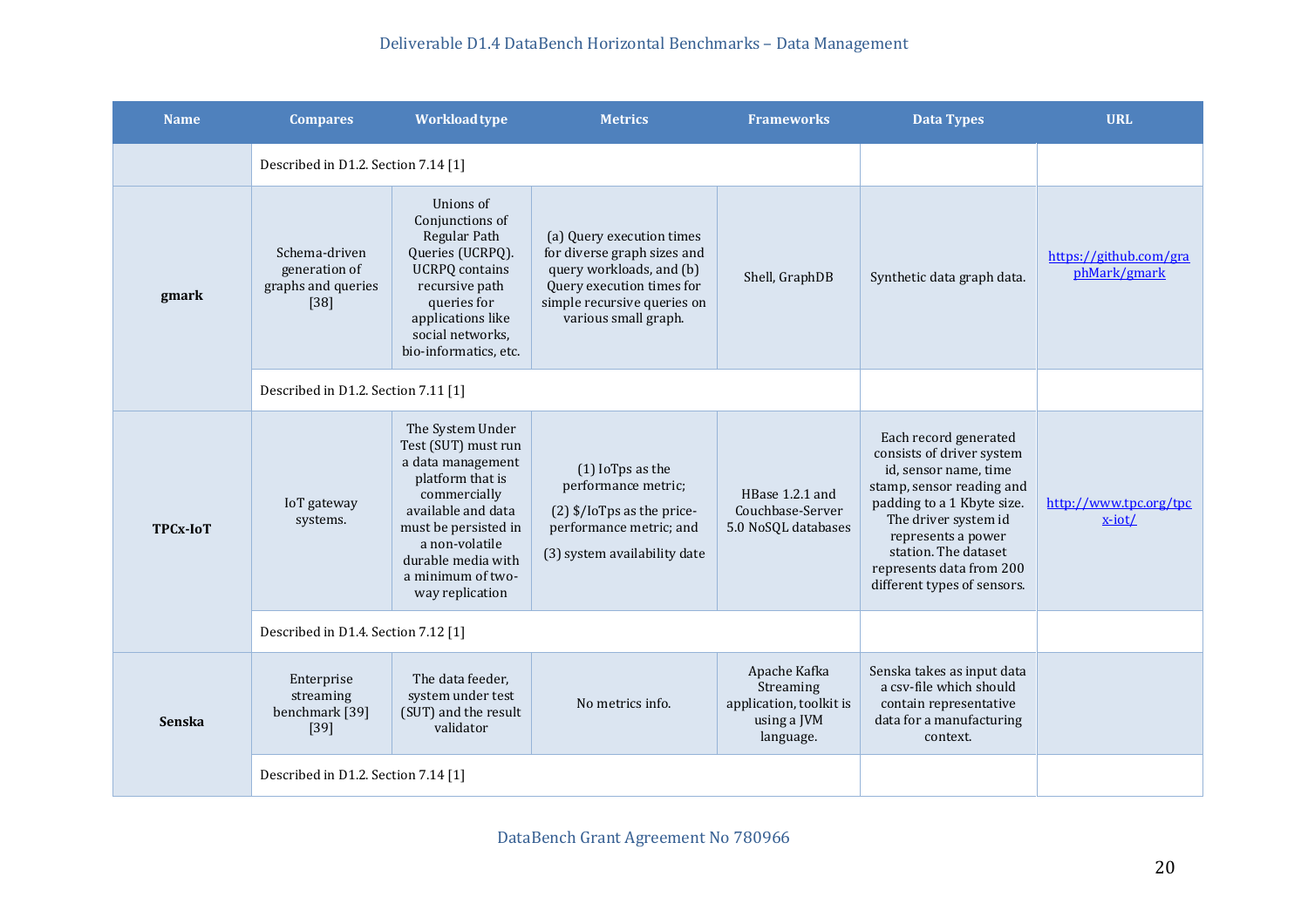| <b>Name</b>   | <b>Compares</b>                                   | <b>Workload type</b>                                                                                                                                                                                 | <b>Metrics</b>                                                                                             | <b>Frameworks</b>                                                                                                                                                                    | <b>Data Types</b>                                                                                                                                   | <b>URL</b> |
|---------------|---------------------------------------------------|------------------------------------------------------------------------------------------------------------------------------------------------------------------------------------------------------|------------------------------------------------------------------------------------------------------------|--------------------------------------------------------------------------------------------------------------------------------------------------------------------------------------|-----------------------------------------------------------------------------------------------------------------------------------------------------|------------|
| <b>ABench</b> | Data processing and<br>analytics apps<br>[40][40] | The workloads<br>could be business<br>problem dependent<br>if only specifications<br>are given or could<br>be in form of SQL<br>queries which may<br>access data across<br>different data<br>models. | Execution time, scalability,<br>reliability, throughput,<br>energy efficiency and cost<br>of the solution. | Message platform<br>$(e.g.$ Kafka),<br>streaming engine<br>(e.g. Spark, Storm,<br>Flink), in-memory<br>store (e.g. MemSQL,<br>MongoDB) and<br>persistent data store<br>(HDFS, HBase) | The framework needs to<br>have different types of<br>data generators for<br>stream messages,<br>structured, graph,<br>unstructured, documents<br>et |            |
|               | Described in D1.2. Section 7.15 [1]               |                                                                                                                                                                                                      |                                                                                                            |                                                                                                                                                                                      |                                                                                                                                                     |            |

**Table 2 Summary of Data Management and storage benchmarks**

<span id="page-20-0"></span>It is important to note that the following benchmarks have also functionalities belonging to the Data Management and Storage layer but are also classified in other horizontals where they present more functionalities. Therefore, these benchmarks are not listed in Table 2, but in the tables corresponding to their main coverage. The benchmarks are the following: Hobbit, Sanzu, AIM, RIotBench, CloudRank-D, CloudSuite and AMP Lab Big Data Benchmark.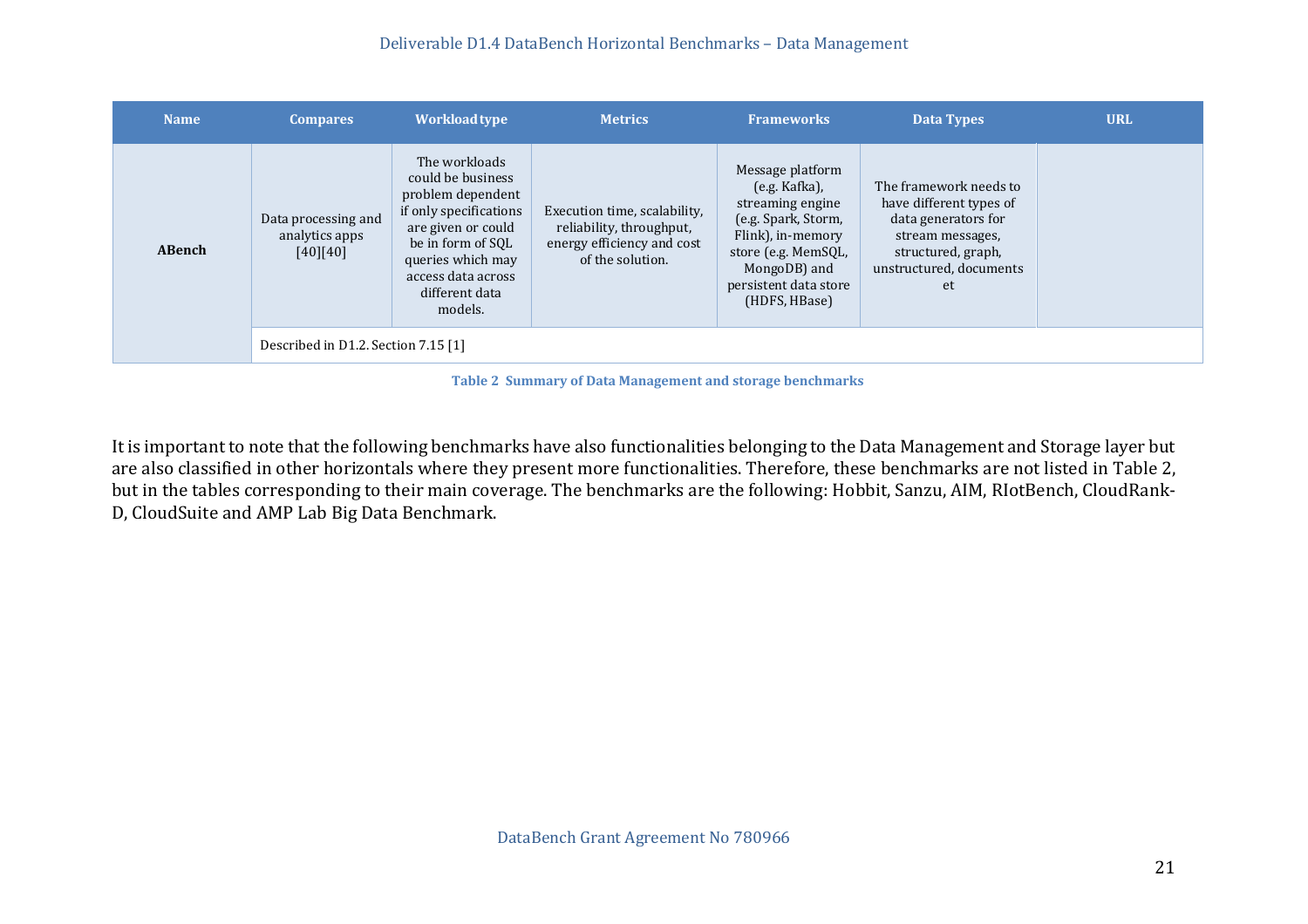#### <span id="page-21-0"></span>**3.3. Cloud/HPC Data Management Benchmarks**

This subsection covers benchmarks for the second layer from the bottom of the BDVA Reference Model related to data management. Benchmarks for Cloud and HPC infrastructures. As pointed out in the BDVA SRIA v4.0 [3]: "Effective Big Data processing and data management might imply the effective usage of Cloud and High Performance Computing infrastructures. This area is separately elaborated further in collaboration with the Cloud and High Performance Computing (ETP4HPC) communities".

This is therefore a very important aspect to take into account while selecting the use of big data solutions in the scope of these two different infrastructures. Traditionally big data solutions have been developed for data management in cloud environments. Most of the big data processing engines, frameworks and tools are therefore fine-tuned for cloud environments. However, the use of HPC is increasingly appealing for environments where the use of HPC could become a clear advantage. To this extent, the ETP4HPC has released a document highlighting what the big data computing stack and HPC stack can learn from each other [4]. The conclusion of this study is that big data system can profit from HPC on several aspects such as the fast communication between nodes, more efficient algorithms in HPC for linear algebra, introduction of new hardware (such as FPGA for Deep Learning processors), etc. However, several issues remain to make use in HPC environments of existing big data stacks, stream processing or how many big data applications may fit in the current resource management policies of HPC centres.

Table 3 lists benchmarks that are specifically designed and targeting Cloud and HPC related features and workloads.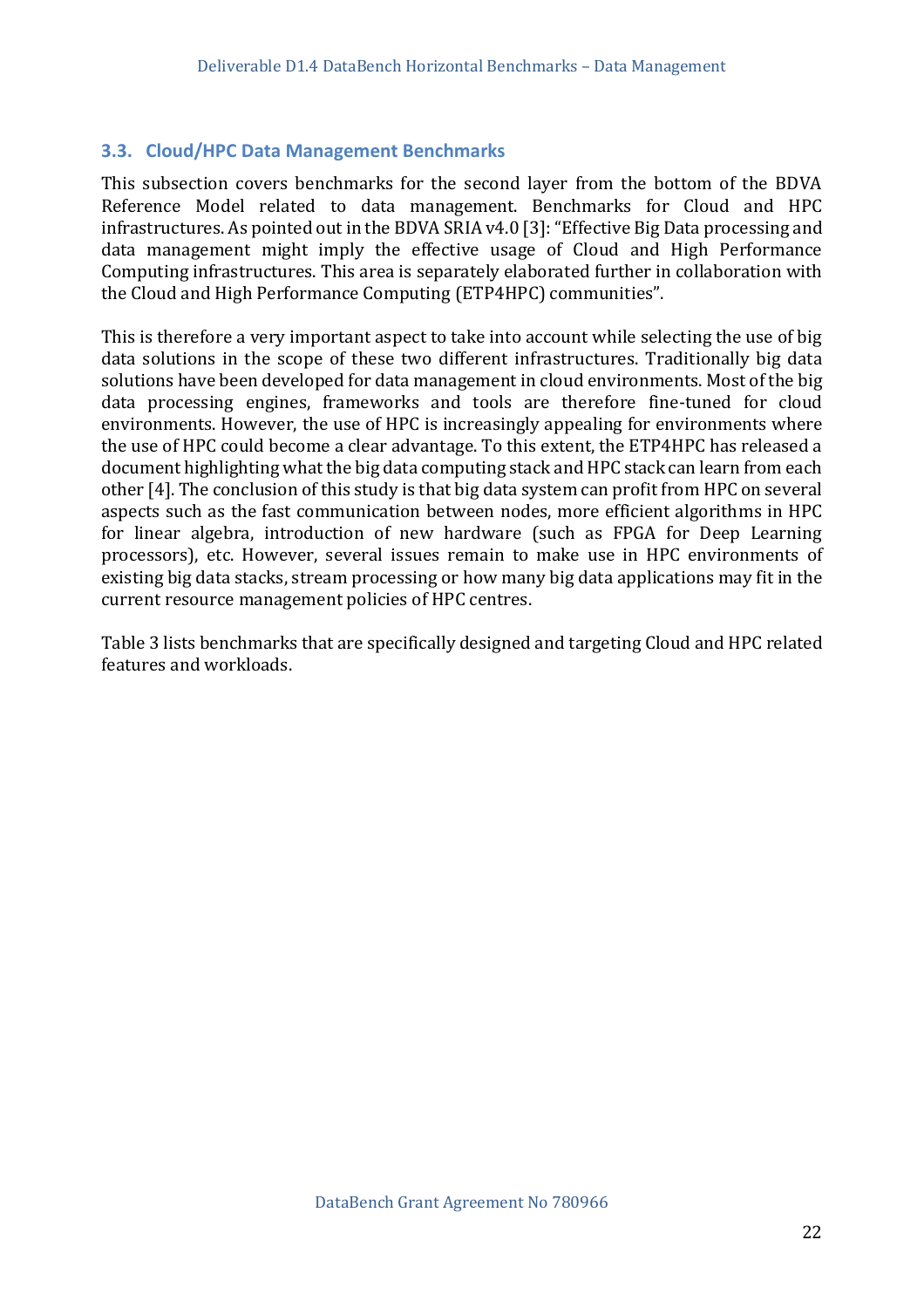| <b>Name</b>       | <b>Compares</b>                                                                                                                                                                     | <b>Workload type</b>                                                                                                               | <b>Metrics</b>                                                                                                                                      | <b>Frameworks</b>                                                                           | <b>Data Types</b>                  | <b>URL</b>                                                                         |  |  |
|-------------------|-------------------------------------------------------------------------------------------------------------------------------------------------------------------------------------|------------------------------------------------------------------------------------------------------------------------------------|-----------------------------------------------------------------------------------------------------------------------------------------------------|---------------------------------------------------------------------------------------------|------------------------------------|------------------------------------------------------------------------------------|--|--|
| Liquid            | Concepts, models, metrics, and<br>tools for an efficient, effective<br>and sustainable way of<br>creating, disseminating,<br>evaluating, and consuming<br>scientific knowledge [41] | XML Compressors,<br>SPARQL query processors<br>and Graph query<br>processors.                                                      | Gain of<br>performance.                                                                                                                             | Cloud Computing,<br>Software As A Service<br>(SAAS) and<br>Collaborative and<br>Social Web. | Structured data.                   | https://github.com/<br>Shopify/liquid/blob<br>/master/performan<br>ce/benchmark.rb |  |  |
|                   | Described in D1.2. Section 7.7 [1]                                                                                                                                                  |                                                                                                                                    |                                                                                                                                                     |                                                                                             |                                    |                                                                                    |  |  |
| <b>ALOJA</b>      | Big Data frameworks [42]                                                                                                                                                            | MPI-based profiling<br>workloads, cluster<br>configuration workloads,<br>Machine Learning and<br>predictive analytic<br>workloads. | Main metrics<br>include execution<br>time,<br>cost/performanc<br>e efficiency, Job-<br>execution time<br>for not-<br>benchmarked<br>configurations. | Vagrant, VirtualBox,<br>Bash-Scripts, Hadoop<br>Ecosystem.                                  | Synthetic social<br>network.       | https://github.com/<br>Aloja/aloja-mlb                                             |  |  |
|                   | Described in D1.2. Section 7.11 [1]                                                                                                                                                 |                                                                                                                                    |                                                                                                                                                     |                                                                                             |                                    |                                                                                    |  |  |
| Hobbit            | Linked Data [43]                                                                                                                                                                    | Real-world application<br>workloads.                                                                                               | Depending on the<br>executed<br>benchmark                                                                                                           | Java                                                                                        | Linked data.                       | https://project-<br>hobbit.eu/                                                     |  |  |
|                   | Described in D1.2. Section 7.13 [1]                                                                                                                                                 |                                                                                                                                    |                                                                                                                                                     |                                                                                             |                                    |                                                                                    |  |  |
| CloudRank-D       | Private cloud systems [44]                                                                                                                                                          | Scalable applications and<br>input datasets, Tunable<br>submission patterns and<br>Configurable runtime<br>systems.                | Performance of<br>Software &<br>Hardware                                                                                                            | Hadoop framework                                                                            | Data models and<br>Data semantics. |                                                                                    |  |  |
|                   | Described in D1.2. Section 7.8 [1]                                                                                                                                                  |                                                                                                                                    |                                                                                                                                                     |                                                                                             |                                    |                                                                                    |  |  |
| <b>CloudSuite</b> | Analyse and identify key<br>inefficiencies in the<br>processor's core micro-                                                                                                        | Scale-out workloads and<br>traditional benchmarks                                                                                  | Micro-<br>architectural                                                                                                                             | Docker container                                                                            | Real-world data<br>samples         | https://cloudsuite.c<br>h/                                                         |  |  |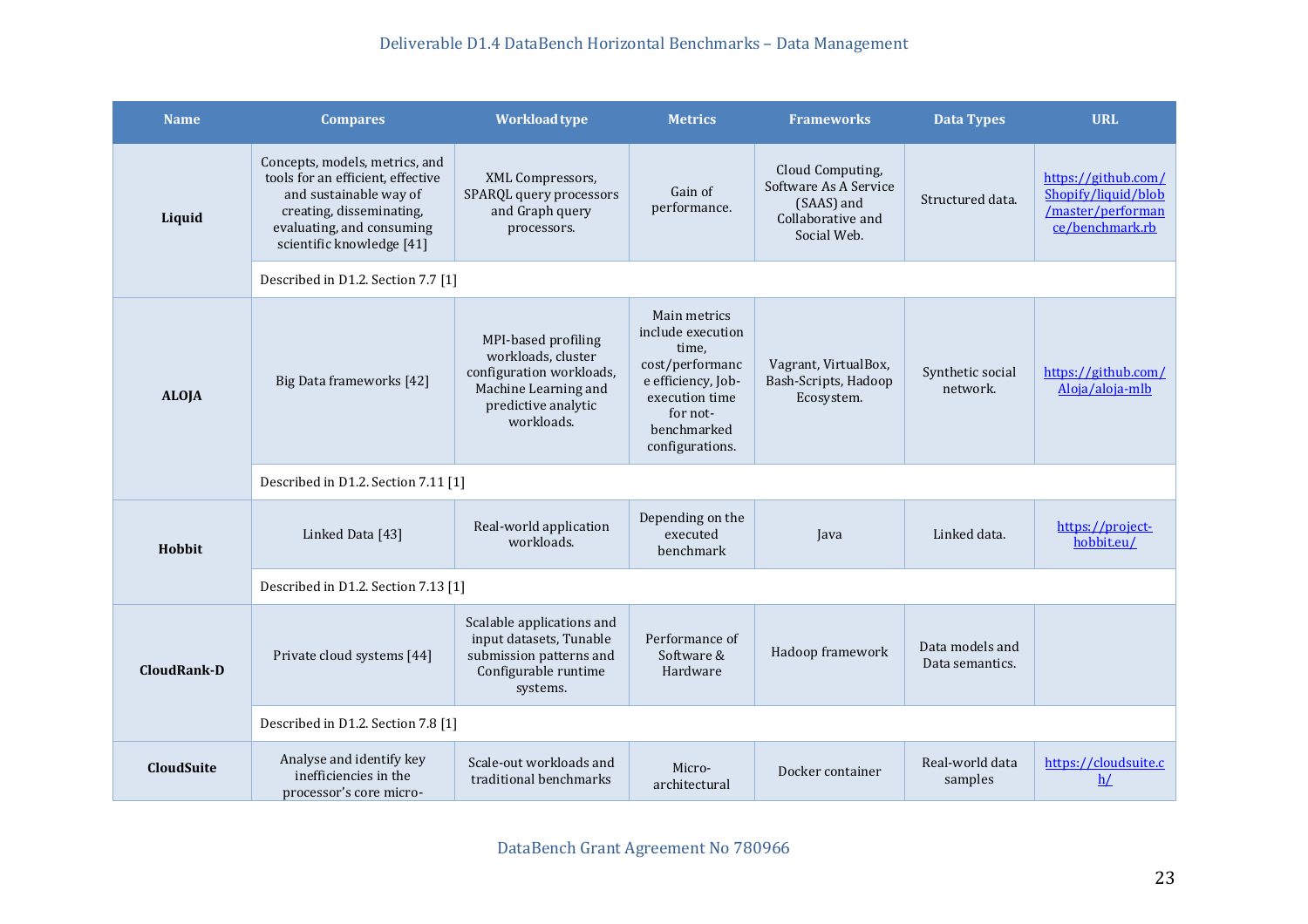| <b>Name</b>                              | <b>Compares</b>                                                                                          | <b>Workload type</b>                                                                              | <b>Metrics</b>                                                                                                                                                | <b>Frameworks</b>                                           | <b>Data Types</b>                                                                                             | <b>URL</b>                                                         |  |  |
|------------------------------------------|----------------------------------------------------------------------------------------------------------|---------------------------------------------------------------------------------------------------|---------------------------------------------------------------------------------------------------------------------------------------------------------------|-------------------------------------------------------------|---------------------------------------------------------------------------------------------------------------|--------------------------------------------------------------------|--|--|
|                                          | architecture and memory<br>system organization [45] [45]                                                 |                                                                                                   | behavior of scale-<br>out                                                                                                                                     |                                                             |                                                                                                               |                                                                    |  |  |
|                                          | Described in D1.2. Section 7.9 [1]                                                                       |                                                                                                   |                                                                                                                                                               |                                                             |                                                                                                               |                                                                    |  |  |
| <b>AMP</b><br>lab big data Bench<br>mark | SQL-on-Hadoop engines [46]                                                                               | Four queries involving<br>scans, aggregations, joins,<br>and UDFs.                                | Execution time.                                                                                                                                               | RedShift, Hive,<br>Stinger/Tez, Shark,<br>and Impala, HDFS. | Synthetic<br>structured data                                                                                  | https://amplab.cs.b<br>erkeley.edu/bench<br>mark/                  |  |  |
|                                          | Described in D1.2. Section 7.10 [1]                                                                      |                                                                                                   |                                                                                                                                                               |                                                             |                                                                                                               |                                                                    |  |  |
| <b>PRIMEBALL</b>                         | Parallel processing<br>frameworks in the context of<br>Big Data applications hosted in<br>the cloud [47] | Various use-case<br>scenarios made of both<br>queries and data-<br>intensive batch<br>processing. | Throughput and<br>price<br>performance.                                                                                                                       | Technology agnostic.                                        | Parallel<br>processing<br>frameworks in the<br>context of Big<br>Data applications<br>hosted in the<br>cloud. | https://hal.archives<br>-ouvertes.fr/hal-<br>00921822/docume<br>nt |  |  |
|                                          | Described in D1.2. Section 7.10 [1]                                                                      |                                                                                                   |                                                                                                                                                               |                                                             |                                                                                                               |                                                                    |  |  |
| <b>TPCx-V</b>                            | Server running virtualized<br>databases                                                                  | OLTP / DSS workloads.                                                                             | The Performance<br>Metric istpsV is a<br>"business<br>throughput"<br>measure of the<br>number of<br>completed Trade-<br>Result<br>transactions per<br>second. | VMs, relational DBs.                                        | OLTP and OLAP,<br>structured data                                                                             | http://www.tpc.org<br>/tpcx-v/default.asp                          |  |  |
|                                          | Described in D1.2. Section 7.14 [1]                                                                      |                                                                                                   |                                                                                                                                                               |                                                             |                                                                                                               |                                                                    |  |  |
| <b>HPC AI500</b>                         | Deep Learning algorithms to<br>solve many important<br>problems, such as extreme                         | <b>Convolution Pooling</b><br>Fully-Connected, ResNet,<br>Faster-RCNN and DCGAN.                  | <b>HPC AI500</b><br>metrics for<br>component                                                                                                                  | CUDA MKL,<br>TensorFlow, and<br>Pytorch                     | Scientific data:<br>Matrix, HEP<br>Dataset Cos                                                                | http://www.benchc<br>ouncil.org/HPCAI50<br>0/                      |  |  |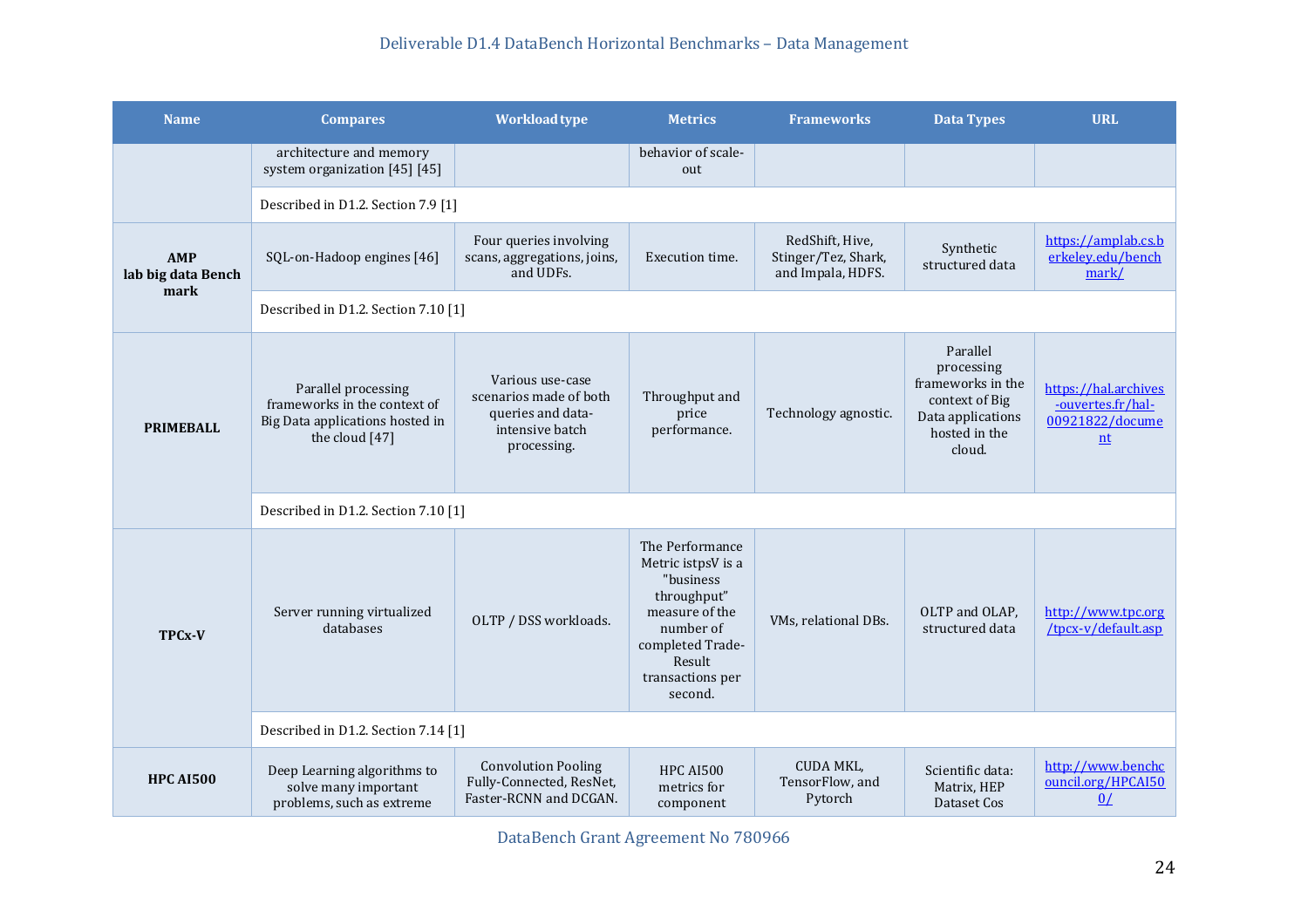| <b>Name</b> | <b>Compares</b>                                              | <b>Workload type</b> | <b>Metrics</b>                                                                                                                                                                                          | <b>Frameworks</b> | Data Types                                  | <b>URL</b> |
|-------------|--------------------------------------------------------------|----------------------|---------------------------------------------------------------------------------------------------------------------------------------------------------------------------------------------------------|-------------------|---------------------------------------------|------------|
|             | weather analysis, high energy<br>physics, and cosmology [48] |                      | benchmarks<br>include both<br>accuracy and<br>performance. For<br>micro<br>benchmarks, HPC<br>AI500 provides<br>metrics such as<br>FLOPS to reflect<br>the upper bound<br>performance of<br>the system. |                   | Dataset, EWA<br>Dataset and Cos<br>Dataset. |            |
|             | Described in D1.2. Section 7.16 [1]                          |                      |                                                                                                                                                                                                         |                   |                                             |            |

#### **Table 3 Summary of Cloud and HPC benchmarks**

<span id="page-24-0"></span>As in the previous case, some of the benchmarks have also functionalities belonging to the Cloud and HPC layer have not been listed in Table 3, as they are classified in other horizontals where they fit better in terms of coverage. These are the following benchmarks: Hobbit, Hermit, ABench and Edge AIBench.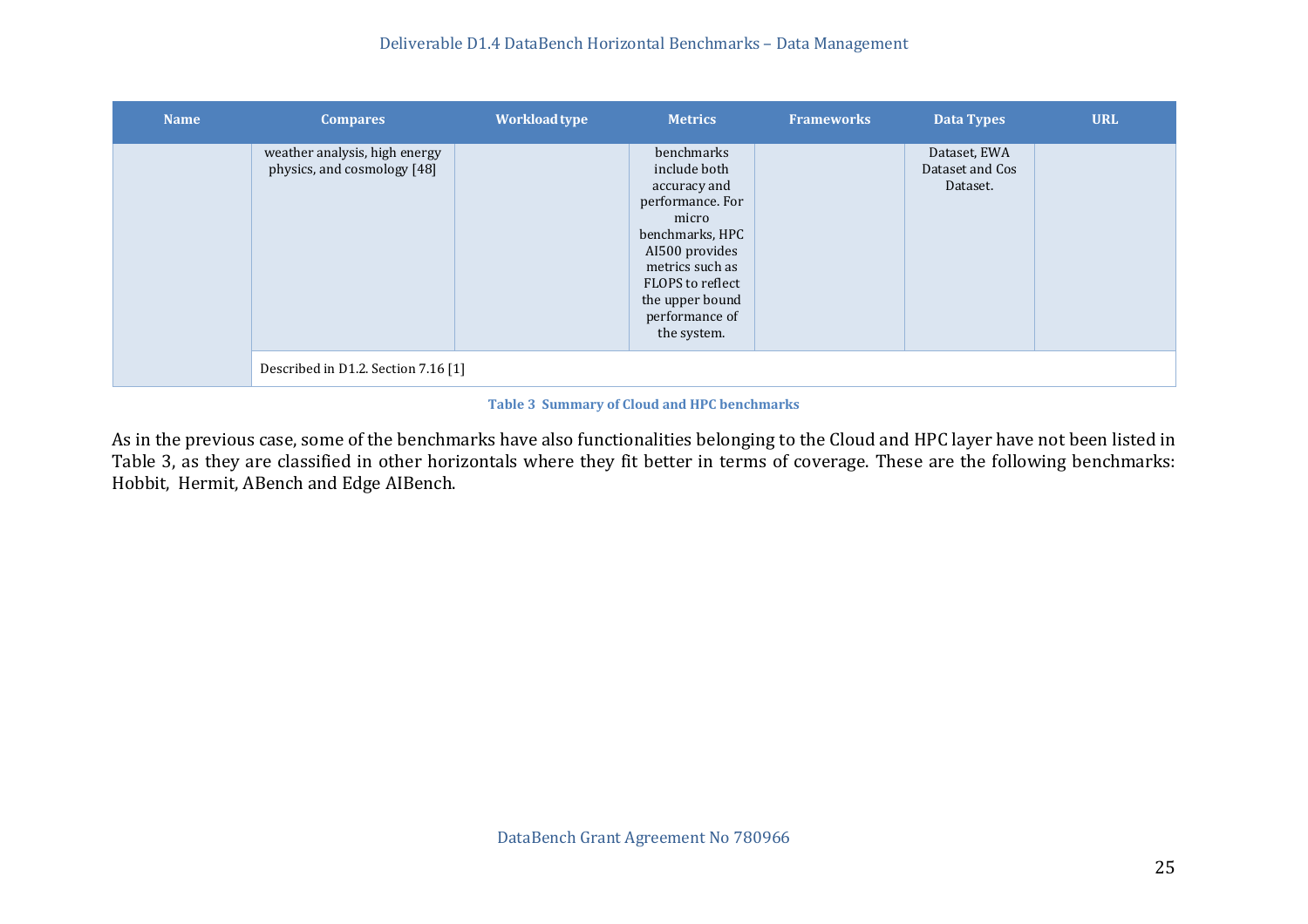#### <span id="page-25-0"></span>**3.4. IoT, Edge, Fog Data Management Benchmarks**

This subsection covers benchmarks for the bottom layer of the BDVA Reference Model related to data management. Benchmarks for IoT, Edge and Fog are relatively new. The use of IoT devices creates the requirement of having real-time streaming engines that need to handle and analyse the data either on the fly or in specific storage modules, and come with the use of timestamped data (time series approaches). From the data management perspective many of them are therefore covering aspects related to distributed data storage, data processing and data analytics, and time series.

As a consequence, it is important to point out that many of the benchmarks used for this purpose have some overlapping with the ones used for Cloud and HPC covered in Section 3.3, but mostly with the ones covered by the Data Processing layer in deliverable D1.3. Therefore, in this section we will mention briefly benchmarks already covered in other parts of this document or in other documents, and we will go in more details with the benchmarks not covered so far. Table 4 lists these benchmarks.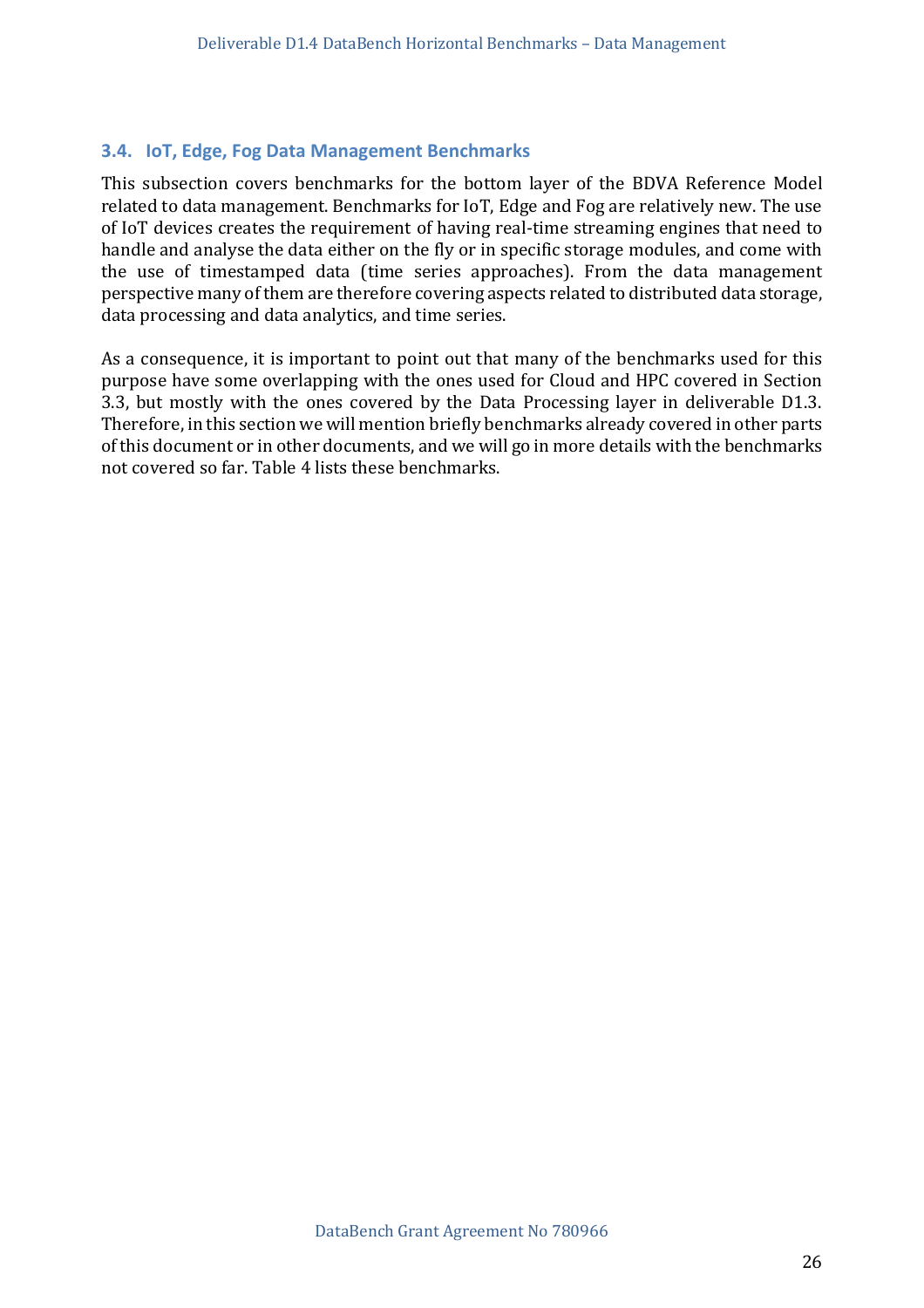| <b>Name</b>                                      | <b>Compares</b>                                                                                                                                                  | <b>Workload type</b>                                                                                                                                                                                  | <b>Metrics</b>                                                                      | <b>Frameworks</b>                                                                             | <b>Data Types</b>                 | <b>URL</b>                                                                            |
|--------------------------------------------------|------------------------------------------------------------------------------------------------------------------------------------------------------------------|-------------------------------------------------------------------------------------------------------------------------------------------------------------------------------------------------------|-------------------------------------------------------------------------------------|-----------------------------------------------------------------------------------------------|-----------------------------------|---------------------------------------------------------------------------------------|
| <b>Yahoo Streaming</b><br><b>Benchmark (YSB)</b> | Latency that a particular<br>processing system can<br>produce at a given input<br>load. Execution<br>Performance, Volume,<br>Velocity, Fault-tolerance<br>$[49]$ | The job of the<br>benchmark is to read<br>various JSON events<br>from Kafka, identify<br>the relevant events,<br>and store a<br>windowed count of<br>relevant events per<br>campaign into Redis.      | Latency, Average<br>throughput.                                                     | Apache Kafka, Redis<br>and three computation<br>engines (Flink, Storm<br>and Spark Streaming) | Structured,<br><b>Time Series</b> | https://github.com/<br>yahoo/streaming-<br>benchmarks                                 |
|                                                  | Described in D1.2. Section 7.12 [1]                                                                                                                              |                                                                                                                                                                                                       |                                                                                     |                                                                                               |                                   |                                                                                       |
| SparkBench                                       | Spark deployments in<br>different systems [50][50]                                                                                                               | four categories: ML,<br>Graph Computation,<br>SQL Query,<br>Streaming<br>Application.                                                                                                                 | Job execution time in<br>seconds<br>Data process rate in<br>MB/Second.              | Spark                                                                                         | Structured data.                  | https://codait.githu<br>b.io/spark-bench/                                             |
|                                                  | Described in D1.2. Section 7.12 [1]                                                                                                                              |                                                                                                                                                                                                       |                                                                                     |                                                                                               |                                   |                                                                                       |
| <b>IoTAbench</b>                                 |                                                                                                                                                                  | The workload can be<br>mainly categorized as<br>loading, repairing<br>and analyzing tasks<br>[51]                                                                                                     | Performance in terms<br>of Query Execution<br>Times (in seconds or<br>milliseconds) | HP Vertica 7 Analytics<br>platform                                                            | Real data.                        | https://git.fortiss.or<br>g/pmwt/PIOT-<br>Benchmark/Bench<br>mark/wikis/iotaben<br>ch |
|                                                  | Described in D1.2. Section 7.12 [1]                                                                                                                              |                                                                                                                                                                                                       |                                                                                     |                                                                                               |                                   |                                                                                       |
| <b>RioTBench</b>                                 | 27 common IoT tasks<br>implemented as reusable<br>micro-benchmarks [52]                                                                                          | 4 IoT app.<br>benchmarks<br>composed from these<br>tasks, plus 4 stream<br>workloads from real<br>IoT observations on<br>smart cities and<br>fitness (peaks from<br>$500 - 10000$<br>messages/sec and | Evaluate performance<br>of DSPS for streaming<br>IoT applications                   | Apache Storm DSPS on<br>the Microsoft Azure<br>public Cloud,                                  | IoT data streams.                 | https://github.com/<br>dream-lab/riot-<br>bench                                       |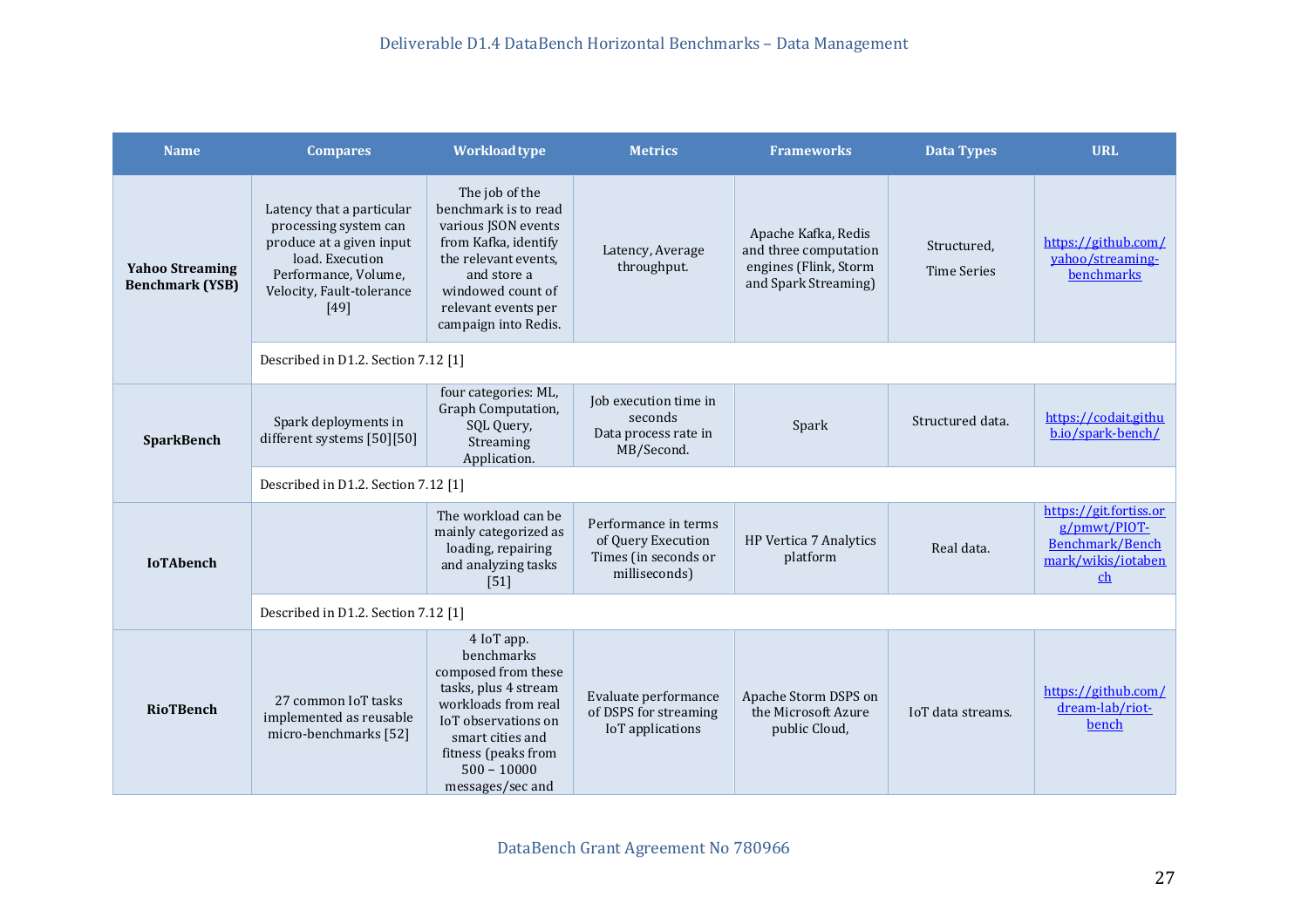| <b>Name</b>        | <b>Compares</b>                                        | <b>Workload type</b>                                                                                                                                               | <b>Metrics</b>                                                                                                                                                                                                                                                                                                                                                  | <b>Frameworks</b>                                                                                                                                                                 | <b>Data Types</b>                                                                                                                                                       | <b>URL</b>                                                          |
|--------------------|--------------------------------------------------------|--------------------------------------------------------------------------------------------------------------------------------------------------------------------|-----------------------------------------------------------------------------------------------------------------------------------------------------------------------------------------------------------------------------------------------------------------------------------------------------------------------------------------------------------------|-----------------------------------------------------------------------------------------------------------------------------------------------------------------------------------|-------------------------------------------------------------------------------------------------------------------------------------------------------------------------|---------------------------------------------------------------------|
|                    |                                                        | diverse frequency<br>distributions)                                                                                                                                |                                                                                                                                                                                                                                                                                                                                                                 |                                                                                                                                                                                   |                                                                                                                                                                         |                                                                     |
|                    | Described in D1.2. Section 7.13 [1]                    |                                                                                                                                                                    |                                                                                                                                                                                                                                                                                                                                                                 |                                                                                                                                                                                   |                                                                                                                                                                         |                                                                     |
| <b>StreamBench</b> | Stream computing [29]                                  | The benchmark<br>consists of four<br>different workload<br>suites: Performance.<br>Multi-recipient<br>performance, Fault<br>tolerance and<br>Durability workloads. | The main metrics are:<br>(1) throughput (in<br>bytes processed per<br>second)<br>(2) latency (the average<br>time span from the<br>arrival of a record until<br>the record is<br>processed).<br>(3) The throughput<br>penalty factor (TPF)<br>and latency penalty<br>factor (LPF) are both<br>defined and reported in<br>the fault-tolerance<br>workload suite. | The benchmark suite<br>is implemented and<br>evaluated with the<br>Apache Storm and<br>Apache Spark<br>Streaming<br>frameworks. Apache<br>Kafka is used as a<br>messaging system. | The benchmark suite<br>uses different data<br>scale sizes generated<br>from two datasets.<br>The AOL Search Data<br>and CAIDA<br>Anonymized Internet<br>Traces Dataset. |                                                                     |
|                    | Described in D1.2. Section 7.11 [1]                    |                                                                                                                                                                    |                                                                                                                                                                                                                                                                                                                                                                 |                                                                                                                                                                                   |                                                                                                                                                                         |                                                                     |
| <b>LinearRoad</b>  | Streaming data<br>management systems<br>(SDMS) [53]    | Continues and<br>historical queries<br>generator.                                                                                                                  | Performance.                                                                                                                                                                                                                                                                                                                                                    | Python, Java,<br>Aerospike                                                                                                                                                        | Microscopic traffic<br>simulator dataset.                                                                                                                               | https://github.com/<br>walmartlabs/linearr<br>oad                   |
|                    | Described in D1.2. Section 7.3 [1]                     |                                                                                                                                                                    |                                                                                                                                                                                                                                                                                                                                                                 |                                                                                                                                                                                   |                                                                                                                                                                         |                                                                     |
| <b>CityBench</b>   | Tool to scan the potentials<br>of European cities [54] | A set of continuous<br>queries covering a<br>variety of data- and<br>application-<br>dependent<br>characteristics.                                                 | RDF stream processing<br>query performance.                                                                                                                                                                                                                                                                                                                     | City Bench framework,<br>JVM 1.7, Webserver<br>(JBoss, Tomcat etc.)<br>and Java IDE                                                                                               | <b>Smart City Datasets</b>                                                                                                                                              | https://github.com/<br>CityBench/Benchma<br>$\underline{\text{rk}}$ |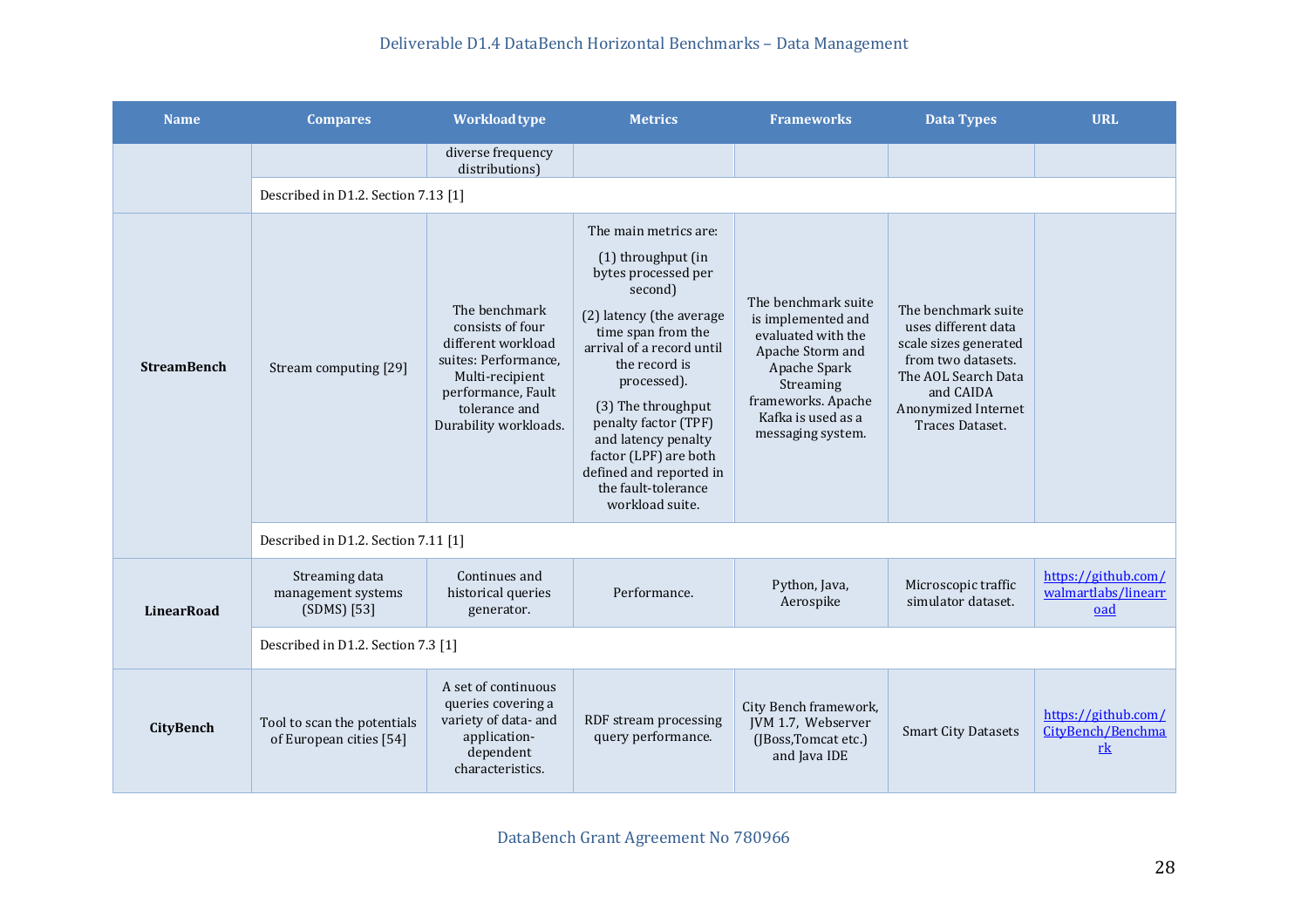| <b>Name</b>                                                   | <b>Compares</b>                                                                                                                                                                                                     | <b>Workload type</b>                                               | <b>Metrics</b>                                                                                                                                                                                   | <b>Frameworks</b>                                                                                                                    | <b>Data Types</b>                                                                                                                                                                    | <b>URL</b>                                                 |  |  |  |
|---------------------------------------------------------------|---------------------------------------------------------------------------------------------------------------------------------------------------------------------------------------------------------------------|--------------------------------------------------------------------|--------------------------------------------------------------------------------------------------------------------------------------------------------------------------------------------------|--------------------------------------------------------------------------------------------------------------------------------------|--------------------------------------------------------------------------------------------------------------------------------------------------------------------------------------|------------------------------------------------------------|--|--|--|
|                                                               |                                                                                                                                                                                                                     | Described in D1.2. Section 7.12 [1]                                |                                                                                                                                                                                                  |                                                                                                                                      |                                                                                                                                                                                      |                                                            |  |  |  |
| <b>AdBench</b>                                                | Tools for automatic<br>differentiation (also<br>called algorithmic<br>differentiation is a set of<br>techniques to numerically<br>evaluate the derivative of<br>a function specified by a<br>computer program) [55] | Operator overloading<br>(00) or source<br>transformation (ST)      | Absolute runtimes as<br>well as runtimes<br>normalized with<br>respect to individual<br>languages.                                                                                               | Ceres, Autograd and<br>Theano.                                                                                                       |                                                                                                                                                                                      | https://github.com/<br>awf/ADBench                         |  |  |  |
|                                                               | Described in D1.2. Section 7.13 [1]                                                                                                                                                                                 |                                                                    |                                                                                                                                                                                                  |                                                                                                                                      |                                                                                                                                                                                      |                                                            |  |  |  |
| <b>Sanzu</b>                                                  | 5 popular data science<br>platforms [55]                                                                                                                                                                            | It contains a micro<br>benchmark and a<br>macro benchmark          | <b>Execution time</b>                                                                                                                                                                            | Anaconda Python, R,<br>Dask, PostgreSQL with<br><b>MADLib and Spark</b>                                                              | Datasets are<br>generated from a<br>synthetic data<br>generator                                                                                                                      | http://bigdata.cs.un<br>b.ca/projects/sanzu<br>L           |  |  |  |
|                                                               | Described in D1.2. Section 7.14 [12]                                                                                                                                                                                |                                                                    |                                                                                                                                                                                                  |                                                                                                                                      |                                                                                                                                                                                      |                                                            |  |  |  |
| <b>AIM Benchmark</b>                                          | How to store and analyse<br>billing data of subscribers<br>and make marketing<br>campaigns [56]                                                                                                                     | <b>Based on Analytics</b><br>Matrix and divided<br>into two parts. | Main metrics are: (a)<br>Overall performance,<br>(b) Read performance,<br>(c) Write performance,<br>(d) query response<br>times, and (e) Impact of<br>number of aggregates.                      | Multimedia databases<br>(MMDBs) such as<br>HyPer or Tell, and<br>modern streaming<br>systems like Flink and<br>hand-crafted systems. | <b>Analytics Matrix</b>                                                                                                                                                              | https://github.com/<br>tellproject/aim-<br>benchmark       |  |  |  |
|                                                               | Described in D1.2. Section 7.14 [12]                                                                                                                                                                                |                                                                    |                                                                                                                                                                                                  |                                                                                                                                      |                                                                                                                                                                                      |                                                            |  |  |  |
| <b>Penn Machine</b><br>Learning<br><b>Benchmark</b><br>(PMLB) | Supervised machine<br>learning algorithms<br>[57][57]                                                                                                                                                               |                                                                    | Number of instances.<br>number of features, the<br>number of categorical<br>features, the number of<br>discrete features, the<br>number of continuous-<br>valued features,<br>endpoint type, the | ML benchmark<br>suites including<br>the UCI ML<br>repository,<br>Kaggle, KEEL<br>and the meta-                                       | A set of data sets cover a<br>broad range of<br>applications, and include<br>binary/multi-class<br>classification problems and<br>regression problems, as<br>well as combinations of | https://github.com/<br>EpistasisLab/penn-<br>ml-benchmarks |  |  |  |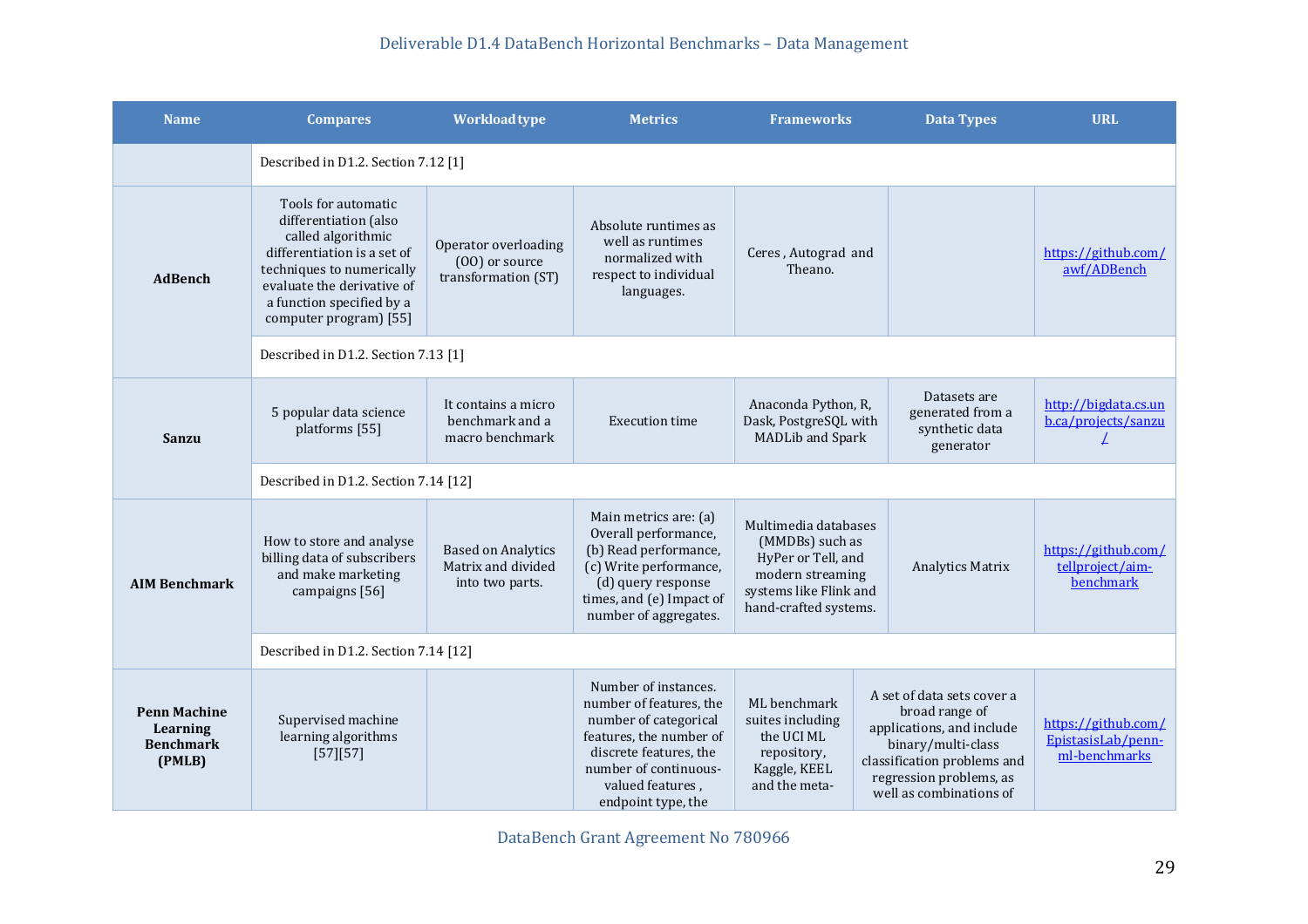| <b>Name</b>         | <b>Compares</b>                                                                                                                                                                                                                                                                                                          | <b>Workload type</b>                   | <b>Metrics</b>                                                                            | <b>Frameworks</b>                                        | <b>Data Types</b>                                                                                                           | <b>URL</b>                                                 |
|---------------------|--------------------------------------------------------------------------------------------------------------------------------------------------------------------------------------------------------------------------------------------------------------------------------------------------------------------------|----------------------------------------|-------------------------------------------------------------------------------------------|----------------------------------------------------------|-----------------------------------------------------------------------------------------------------------------------------|------------------------------------------------------------|
|                     |                                                                                                                                                                                                                                                                                                                          |                                        | number of classes to<br>predict in each<br>dataset's endpoint and<br>the class imbalance. | learning<br>benchmark.                                   | categorical, ordinal, and<br>continuous features.                                                                           |                                                            |
|                     | Described in D1.2. Section 7.14 [1]                                                                                                                                                                                                                                                                                      |                                        |                                                                                           |                                                          |                                                                                                                             |                                                            |
| <b>Edge AIBench</b> | Edge AI benchmarks<br>consist of 4 typical edge<br>computing AI scenarios<br>which covers the<br>complicities of the most<br>edge computing AI<br>scenarios and 8<br>application benchmarks.<br>These four scenarios<br>includes: ICU Patient<br>Monitor, Survelliance<br>Camera, Smart Home,<br>Autonomous Vehicle [59] | Edge computing<br>scenarios workloads. | Performance, security,<br>and privacy edge<br>computing scenarios<br>dependent.           | Edge Computing,<br>Cloud computing and<br>AI frameworks. | Real-world datasets:<br>MIMIC-III, Market-<br>1501, LibriSpeech<br>LFW, Tusimple and<br>German Traffic Sign<br>Recognition. | http://www.benchc<br>ouncil.org/EdgeAIB<br>ench/index.html |
|                     | Described in D1.2. Section 7.16 [1]                                                                                                                                                                                                                                                                                      |                                        |                                                                                           |                                                          |                                                                                                                             |                                                            |

#### **Table 4 Summary of IoT, Edge and Fog benchmarks**

<span id="page-29-0"></span>As in the previous cases, the following benchmarks belong to this category, but have not been listed in Table 4 as they fit better in previous layers: Hobbit, Hermit and BenchIoT.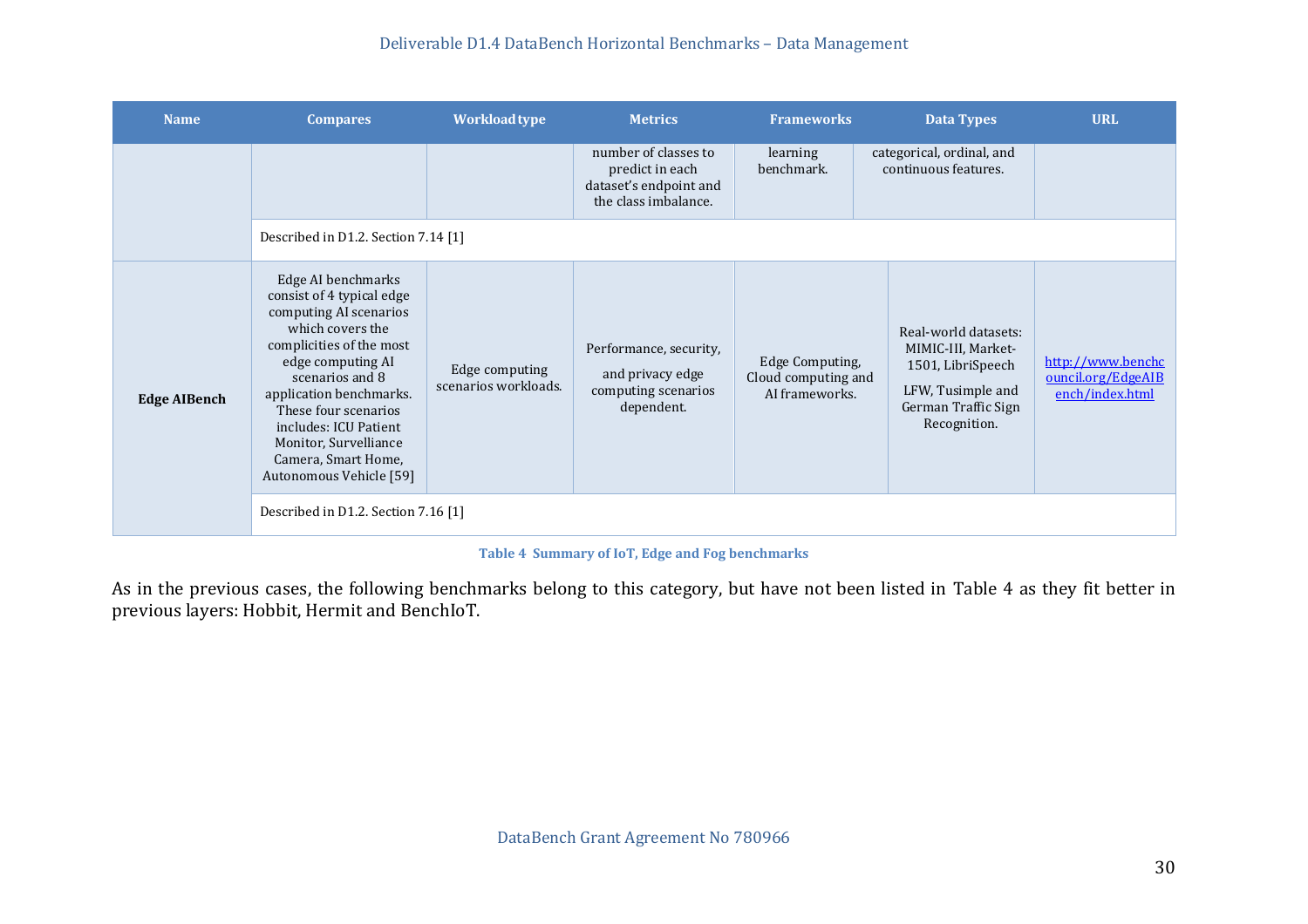# <span id="page-30-0"></span>**4. Concluding Summary**

The DataBench Framework is based on a combination of both the vertical and horizontal dimensions of the BDVA Reference Model, which uses a set of six different Big Data types to focus on end-to-end support along the horizontal layers of visualisation, analytics, processing and data management.

This D1.4 document – DataBench Framework – with Horizontal Data Management benchmarks – focuses on the classification of benchmarks according to the four bottom layers of the BDV Reference Model related to data management, data protection and HPC/Cloud/Edge/IoT. The document has listed the benchmarks under the four categories. The information collected information will serve as input for the DataBench platform, to be made operational and accessible via the DataBench Toolbox .

It is worth noticing that the data management and storage layer contains the majority of the benchmarks studied, as it is one of the classical areas where benchmarking has been applied. This layer covers benchmarks for data acquisition, curation and storage, therefore benchmarking file systems and different types of databases (SQL and NoSQL, Graph databases, RDF storage systems, etc.). To this layer belong some of the most successful historical benchmarks such as the TPC-series of benchmarks BigBench and BigDataBench. There is a huge community around these benchmarks. It is therefore of interest for DataBench to position the offering and integrate some of the benchmarks from this layer into the DataBench Toolbox, as maximize the impact in an existing community.

On the other side of the spectrum, Data Protection related to big data, including aspects such as auditing, authentication and anonymization, has been less represented in terms of benchmarking than other layers. It is foreseen that with the introduction of GDPR in 2018 and the advent of new projects related to data spaces (such as the ones recently funded for personal and industrial data spaces under the BDV PPP umbrella), this would change.

In recent years there has been also many efforts to benchmark big data in HPC and Cloud systems. The BDVA SRIA already pointed out that the usage of Cloud and HPC is essential for big data processing and AI. In fact there are efforts of convergence between Cloud and HPC, especially in what is related to analytic at scale and AI, especially for training models that need huge quantities of data and powerful processing power. However, the benchmarks related to HPC are less prominent so far than in cloud, as most of the efforts related to big data have been for cloud infrastructures and fine-tuned for cloud computing. Most of the typical big data engines (i.e. Hadoop, SPARK) were born for the cloud environment and although there has been efforts to port them to HPC, still this is used in a minority of the cases. This is probably changing in the coming years, with more benchmarks being released in the area of HPC, as it can offer some advantages for big data such the fast communication between HPC nodes compared to distributed cloud resources, use of new hardware (i.e. FPGA, specific deep learning processors), or the good performance for linear algebra, among others.

The bottom layer of the BDVA Reference Model showcases benchmarks for IoT, Edge and Fog. These are relatively new, but most of the data used in many big data settings are coming from IoT devices, and therefore benchmarks in this layer are key to understand the benefits of big data. There are overlaps between IoT, Edge and Cloud benchmarks, although some of the benchmarks studied in the document are related to IoT. IoT benchmarks are related in many cases to data processing, as they are handling real-time streams, specific data storage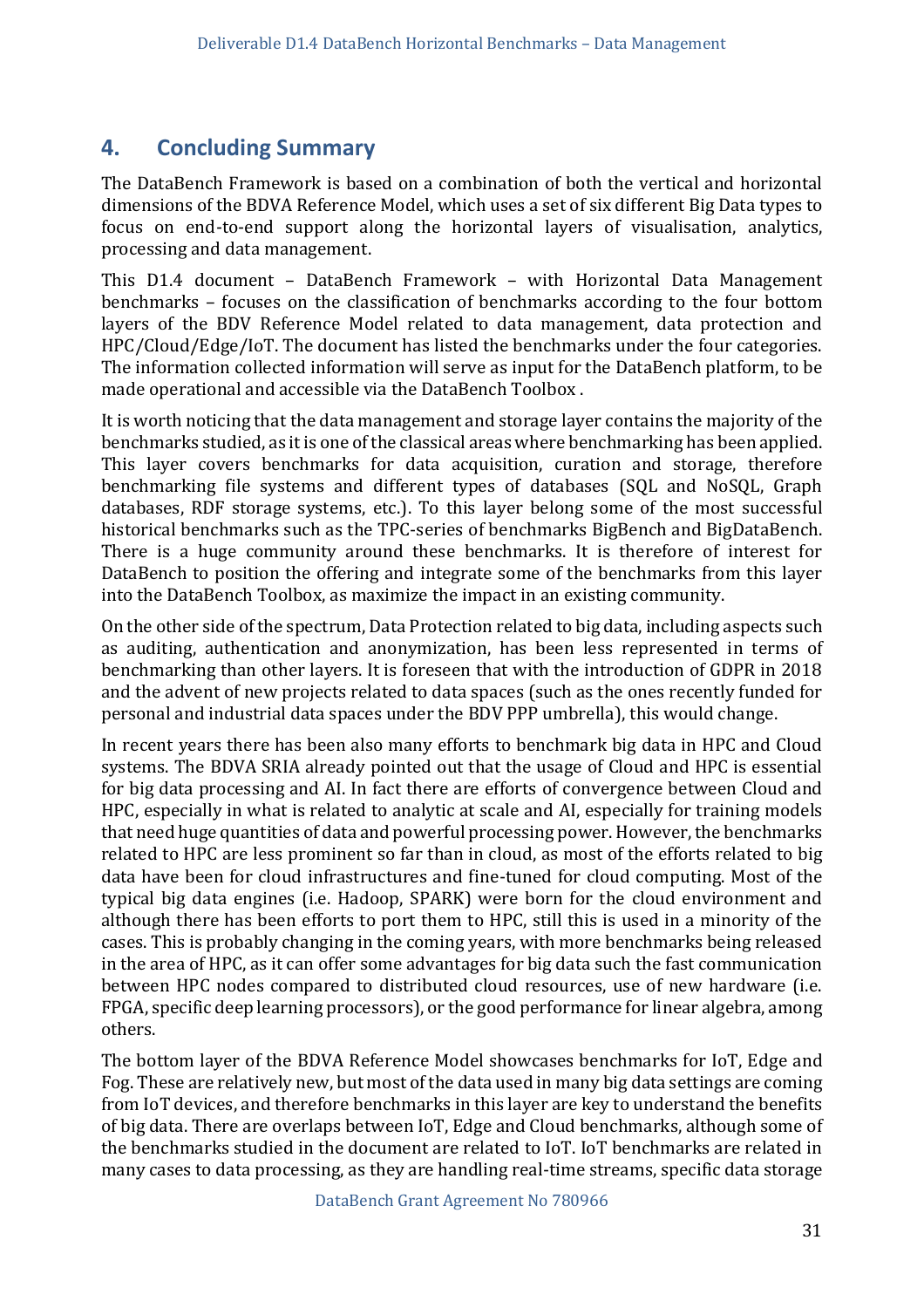for timestamped data or in-memory computing. There are less benchmarks related to Edge and Fog, as the use of big data in these settings is relatively newer.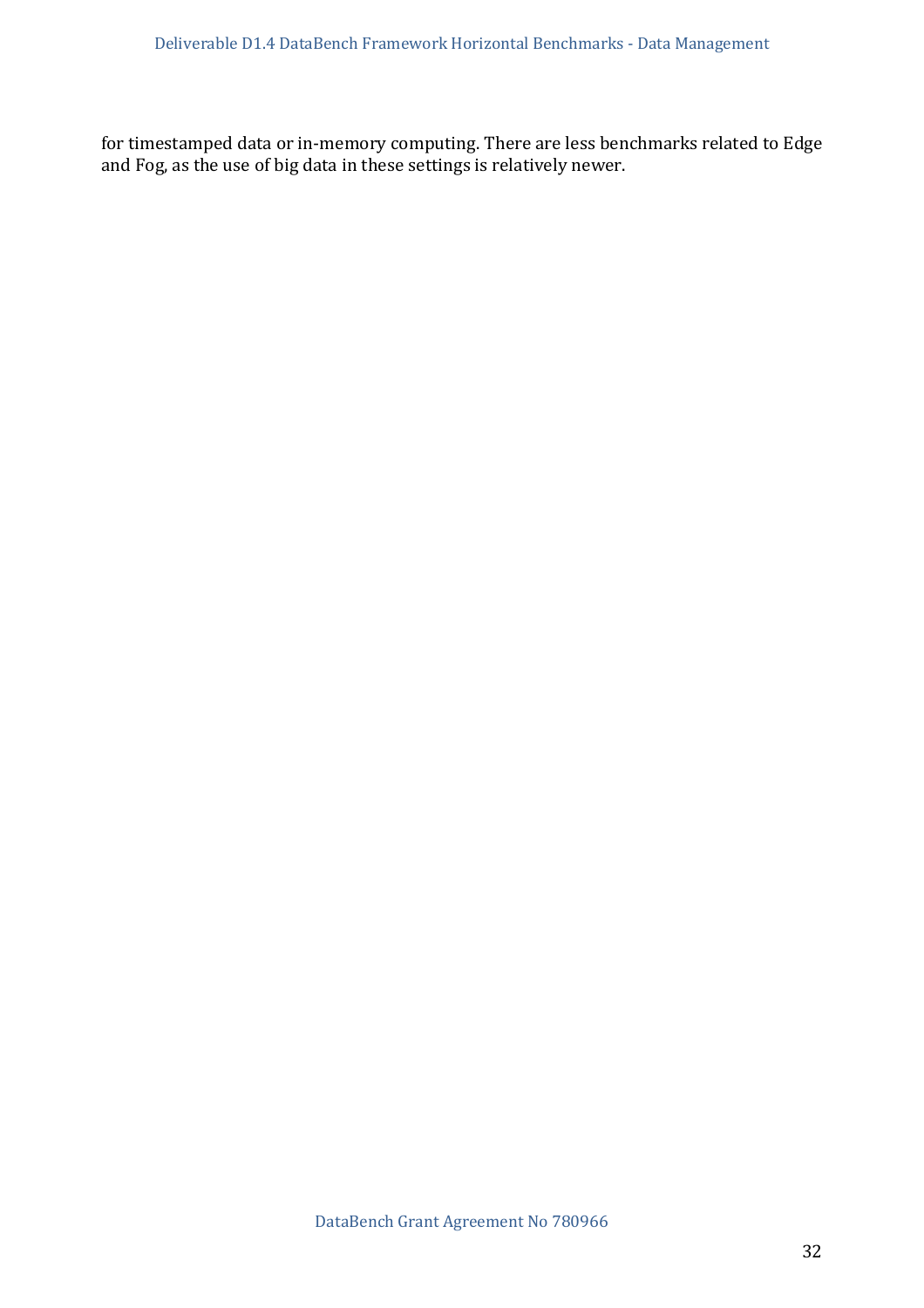### <span id="page-32-0"></span>**5. References**

- [1]. DataBench Deliverable D1.2 White Paper DataBench Framework with Vertical Big Data Type benchmarks, – available at https://www.databench.eu/publicdeliverables/
- [2]. DataBench Deliverable D1.3 Horizontal Benchmarks Analytics and Processing, .– available at https://www.databench.eu/public-deliverables/
- [3]. BDVA SRIA version 4. [Online]. Available: http://bdva.eu/sites/default/files/BDVA\_SRIA\_v4\_Ed1.1.pdf (15 December 2019).
- [4]. The Technology Stacks of HPC and Big Data Computing:: What they can learn from each other. [Online]. Available: [https://www.etp4hpc.eu/pujades/files/bigdata\\_and\\_hpc\\_FINAL\\_20Nov18.pdf](https://www.etp4hpc.eu/pujades/files/bigdata_and_hpc_FINAL_20Nov18.pdf)
- [5]. TERMinator Suite: Benchmarking Privacy-Preserving Architectures. Dimitris Mouris, Nektarios Georgios Tsoutsos, and Michail Maniatakos.
- [6]. R.Beaulieu, D.Shors, J.Smith, S.Treatman-Clark, B.Weeks, and L.Wingers, "The SIMON and SPECK lightweight block ciphers," in Design Automation Conference (DAC). ACM, 2015, pp. 1–6.
- [7]. D. E. Knuth, "Textbook examples of recursion," Artificial Intelligence and Mathematical Theory of Computation, pp. 207–230, 1991.
- [8]. Understanding and Benchmarking the Impact of GDPR on Database Systems. Supreeth Shastri, Vinay Banakar, Melissa Wasserman, Arun Kumar, Vijay Chidambaram.
- [9]. PostgreSQL: The World's Most Advanced Open Source Relational Database. https://www.postgresql.org/,Accessed Mar312019.
- [10]. Redis Data Store. https://redis.io, Accessed Jan 2019.
- [11]. BenchIoT: A Security Benchmark for the Internet of Things. Naif Saleh Almakhdhub, Abraham A. Clements, Mathias Payerk, Saurabh Bagchi.
- [12]. ABench: Big Data Architecture Stack Benchmark. Ivanov, Todor. Singhal, Rekha.
- [13]. D. Mouris, N. G. Tsoutsos and M. Maniatakos, "TERMinator Suite: Benchmarking Privacy-Preserving Architectures." IEEE Computer Architecture Letters, Volume: 17, Issue: 2, July-December 2018.
- [14]. BenchIoT: A Security Benchmark for the Internet of Things. *Naif Saleh Almakhdhub, Abraham A. Clements, Mathias Payerk, Saurabh Bagchi*. Published in 2019 49th Annual IEEE/IFIP Internatioonal Conference on Dependable Systems and Networks (DSN)
- [15]. Boncz, Peter, Thomas Neumann, and Orri Erling. "TPC-H analyzed: Hidden messages and lessons learned from an influential benchmark." Technology Conference on Performance Evaluation and Benchmarking. Springer, Cham, 2013.
- [16]. Nambiar, Raghunath Othayoth, and Meikel Poess. "The making of TPC-DS." Proceedings of the 32nd international conference on Very large data bases. VLDB Endowment, 2006.
- [17]. Cooper, Brian F., et al. "Benchmarking cloud serving systems with YCSB."
- [18]. Ivanov, Todor, et al. "Big data benchmark compendium." Technology Conference on Performance Evaluation and Benchmarking. Springer, Cham, 2015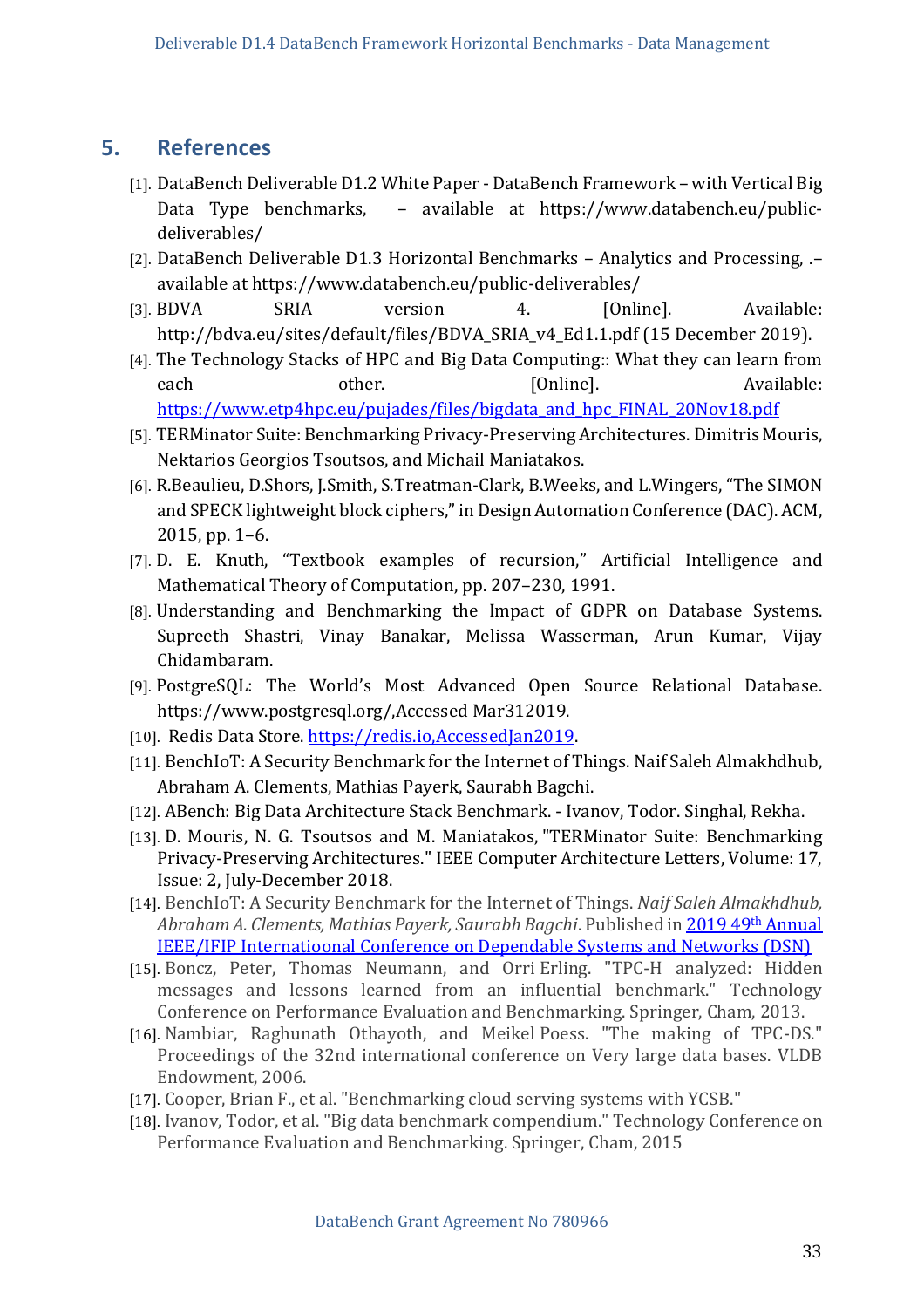- <span id="page-33-0"></span>[19]. Kim, Kiyoung, et al. "Mrbench: A benchmark for mapreduce framework." 2008 14th IEEE International Conference on Parallel and Distributed Systems. IEEE, 2008.
- [20]. Andrew Pavlo, Erik Paulson, Alexander Rasin, et al. "A Comparison of Approaches to Large-Scale Data Analysis". In: SIGMOD. 2009, pp. 165–178
- [21]. Huang, Shengsheng, et al. "The HiBench benchmark suite: Characterization of the MapReduce-based data analysis."
- [22]. Ahmad, Faraz, et al. "Puma: Purdue MapReduce benchmarks suite." (2012).
- [23]. Sangroya, Amit, Damián Serrano, and Sara Bouchenak. "MRBS: Towards dependability benchmarking for Hadoop MapReduce."
- [24]. Ahmad Ghazal, Tilmann Rabl, Minqing Hu, et al. "BigBench: towards an industry standard benchmark for Big Data analytics".
- [25]. "Lei Wang, Jianfeng Zhan, Chunjie Luo, et al. "BigDataBench: A Big Data Benchmark Suite from Internet Services".
- [26]. Mayuresh Kunjir, Prajakta Kalmegh, and Shivnath Babu. "Thoth: Towards Managing a Multi-System Cluster".
- <span id="page-33-1"></span>[27]. Jaume Ferrarons, Mulu Adhana, Carlos Colmenares, et al. "PRIMEBALL: A Parallel Processing Framework Benchmark for Big Data Applications in the Cloud"
- [28]. Angles, Renzo, et al. "The linked data benchmark council: a graph and RDF industry benchmarking effort." ACM SIGMOD Record 43.1 (2014): 27-31.
- [29]. Lu, Ruirui, et al. "Stream bench: Towards benchmarking modern distributed stream computing frameworks." 2014 IEEE/ACM 7th International Conference on Utility and Cloud Computing. IEEE, 2014.
- [30]. Raghunath Othayoth Nambiar, Meikel Poess, Akon Dey, et al. "Introducing TPCx-HS: The First Industry Standard for Benchmarking Big Data Systems".
- <span id="page-33-2"></span>[31]. Min Li, Jian Tan, Yandong Wang, Li Zhang, and Valentina Salapura. "SparkBench: a spark benchmarking suite characterizing large-scale in-memory data analytics"
- [32]. Andrew Bond, Douglas Johnson, Greg Kopczynski, and H. Reza Taheri. "Profiling the Performance of Virtualized Databases with the TPCx-V Benchmark"
- [33]. Pouria Pirzadeh, Michael J. Carey, and Till Westmann. "BigFUN: A Performance Study of Big Data Management System Functionality"
- [34]. Ahmad Ghazal, Tilmann Rabl, Minqing Hu, et al. "BigBench: towards an industry standard benchmark for Big Data analytics".
- [35]. Alexandru Iosup, Tim Hegeman, Wing Lung Ngai, et al. "LDBC Graphalytics: A Benchmark for Large-Scale Graph Analysis on Parallel and Distributed Platforms"
- [36]. Milind Bhandarkar. "AdBench: A Complete Benchmark for Modern Data Pipelines".
- [37]. Xu, Zhen, et al. "GARDENIA: A Domain-specific Benchmark Suite for Next-generation Accelerators." arXiv preprint arXiv:1708.04567 (2017).
- [38]. Bagan, Guillaume, et al. "gMark: Schema-driven generation of graphs and queries." IEEE Transactions on Knowledge and Data Engineering 29.4 (2016): 856-869.
- [39]. Hesse, Guenter, et al. "Senska–Towards an Enterprise Streaming Benchmark." Technology Conference on Performance Evaluation and Benchmarking. Springer, Cham, 2017.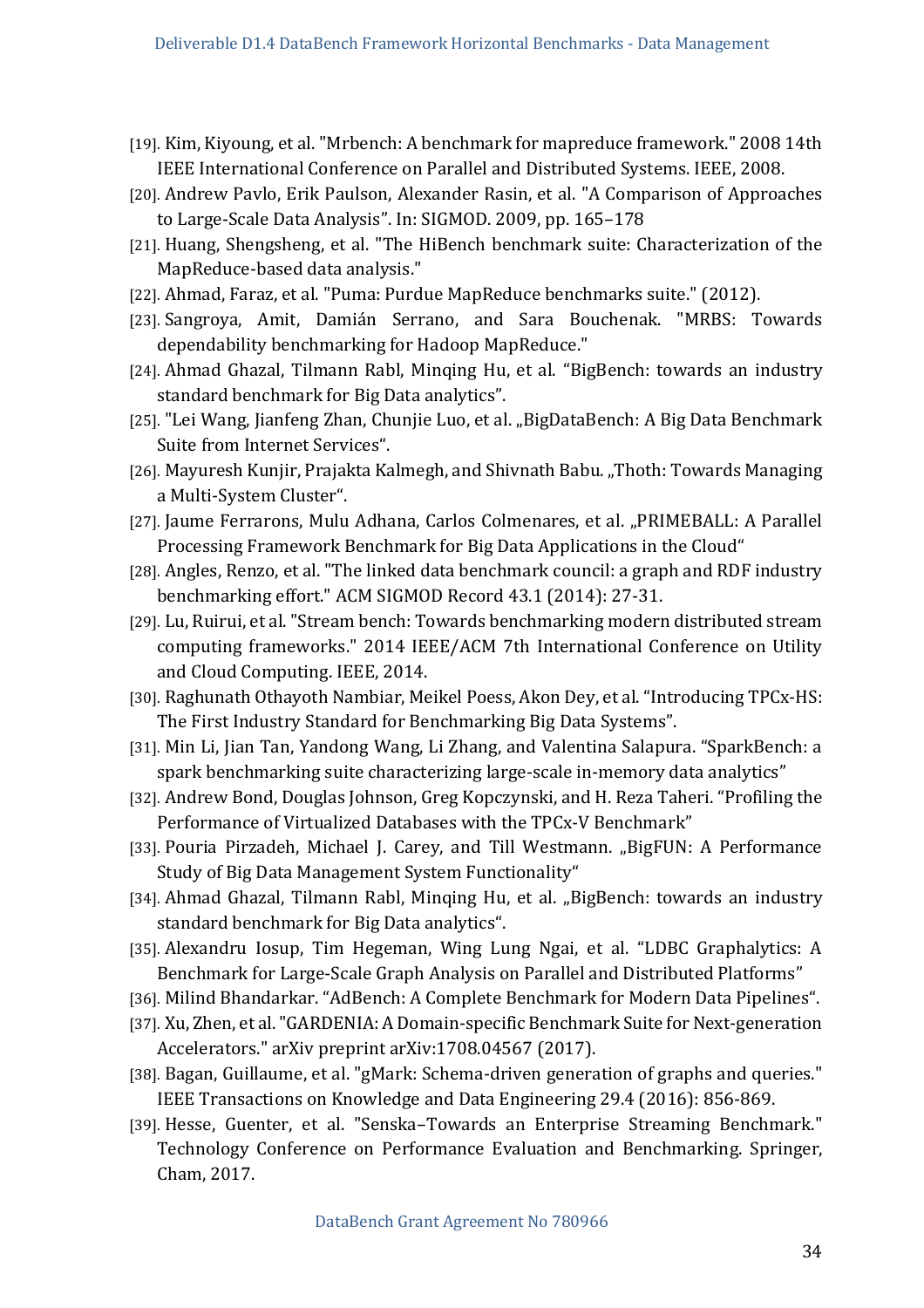- <span id="page-34-1"></span><span id="page-34-0"></span>[40]. Ivanov, Todor & Singhal, Rekha. (2018). ABench: Big Data Architecture Stack Benchmark. 13-16. 10.1145/3185768.3186300.
- [41]. Sakr, Sherif & Casati, Fabio. (2010). Liquid Benchmarks: Towards an Online Platform for Collaborative Assessment of Computer Science Research Results. 6417. 10-24. 10.1007/978-3-642-18206-8\_2.
- <span id="page-34-2"></span>[42]. Josep LI. Berral, Nicolás Poggi, David Carrera, Aaron Call "ALOJA: A framework for benchmarking and predictive analytics in Big Data deployments".
- [43]. Axel-Cyrille Ngonga Ngomo and Michael Röder. "HOBBIT: Holistic benchmarking for big linked data". In: ERCIM News 2016.105
- [44]. Chunjie Luo, Jianfeng Zhan, Zhen Jia, et al. "CloudRank-D: benchmarking and ranking cloud computing systems for data processing applications".
- [45]. Michael Ferdman, Almutaz Adileh, Yusuf Onur Koçberber, et al. "Clearing the clouds: a study of emerging scale-out workloads on modern hardware".
- [46]. Ivanov, Todor, et al. "Big data benchmark compendium." Technology Conference on Performance Evaluation and Benchmarking
- [47]. Jaume Ferrarons, Mulu Adhana, Carlos Colmenares, et al. "PRIMEBALL: A Parallel Processing Framework Benchmark for Big Data Applications in the Cloud"
- [48]. W Gao, F Tang, L Wang, J Zhan, C Lan, C Luo. AIBench: an industry standard internet service AI benchmark suite.
- [49]. Sanket Chintapalli, Derek Dagit, Bobby Evans, et al. "Benchmarking Streaming Computation Engines: Storm, Flink and Spark Streaming".
- [50]. Min Li, Jian Tan, Yandong Wang, Li Zhang, and Valentina Salapura. "SparkBench: a spark benchmarking suite characterizing large-scale in-memory data analytics"
- <span id="page-34-3"></span>[51]. M. Arlitt, M. Marwah, G. Bellala, A. Shah, J. Healey og B. Vandiver, «IoTAbench: an Internet of Things Analytics Benchmark,» ICPE´15 Proceedings of the 6th ACM/SPEC International Conference on Performance Engineering, pp. 133-144, Jan 28 - Feb 04 2015.
- [52]. Anshu Shukla, Shilpa Chaturvedi, and Yogesh Simmhan. "RIoTBench: A Realtime IoT Benchmark for Distributed Stream Processing Platforms". In: CoRR abs/1701.08530 (2017).
- [53]. Arvind Arasu, Mitch Cherniack, Eduardo F. Galvez, et al. "Linear Road: A Stream Data Management Benchmark"
- [54]. Muhammad Intizar Ali, Feng Gao and Alessandra Mileo. CityBench: A Configurable Benchmark to Evaluate RSP Engines using Smart City Datasets
- [55]. Mil Alex Watson, Deepigha Shree Vittal Babu, and Suprio Ray. "Sanzu: A data science benchmark". In: 2017 IEEE International Conference on Big Data, BigData 2017, Boston, MA, USA, December 11-14, 2017 ind Bhandarkar. "AdBench: A Complete Benchmark for Modern Data Pipelines".
- [56]. Andreas Kipf, Varun Pandey, Jan Böttcher, et al. "Analytics on Fast Data: Main-Memory Database Systems versus Modern Streaming Systems". In: Proceedings of the 20th International Conference on Extending Database Technology, EDBT 2017, Venice, Italy, March 21-24, 2017. 2017, pp. 49–60.